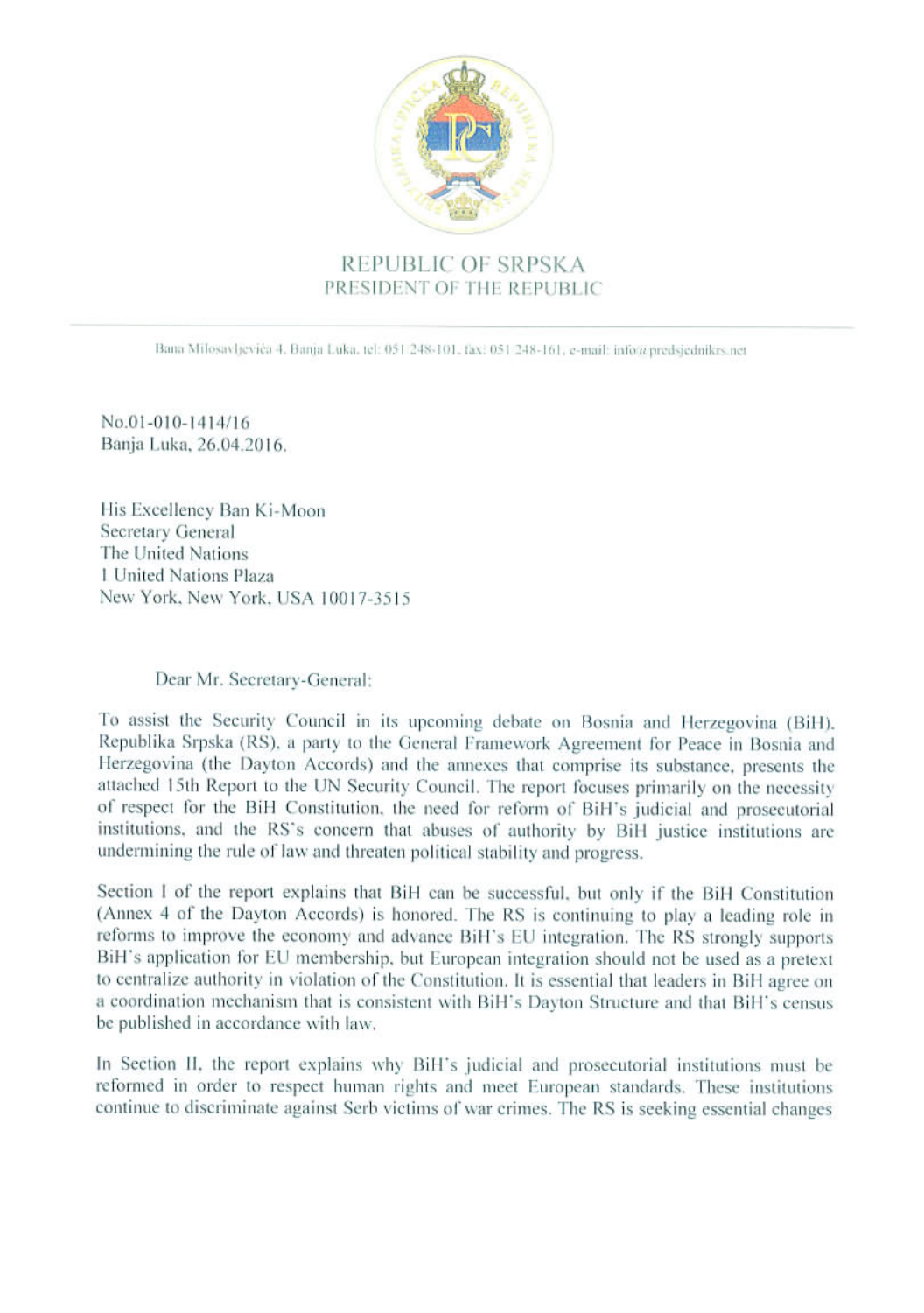to BiH's justice system through the EU-sponsored Structured Dialogue for Justice, though Bosniak parties have thus far blocked all reforms. The BiH's Constitutional Court also requires reforms, including the long-overdue replacement of foreign judges with BiH citizens, as provided for in the BiH Constitution.

Section III of the report examines recent abuses of authority by BiH-level justice institutions and how they threaten the rule of law throughout BiH. The BiH Prosecutor's Office abused the criminal justice system to drive the director of BiH's State Investigation and Protection Agency (SIPA) from office. Since then, SIPA's new director, authorized by the BiH Court and Prosecutor's Office, has engaged in provocative armed raids on RS police and other facilities as well as politically motivated arrests and harassment of BiH citizens. It is a well-known fact that the BiH Court and Prosecutor's Office are heavily influenced by Bosniak political leaders and, at times, certain officials from the international community. Abuses such as these undermine the rule of law, public institutions, separation of powers, and the intergovernmental cooperation necessary to combating terrorism and other crime.

As the RS implements reforms to promote economic growth and EU integration, it asks members of the international community to respect the Dayton Accords and support local reform initiatives in BiH. The RS believes that BiH can be a stable and successful part of Europe if the Dayton structure is respected.

I would ask that this letter, the report, and its three attachments be distributed to the Security Council's members. Should you or any Security Council member require information beyond what is provided in the report or have any questions regarding its contents, I would be pleased to provide you with it.

Yours sincerely.

PRESIDENT OF REPUBLIKA SRPSKA Milorad Dodik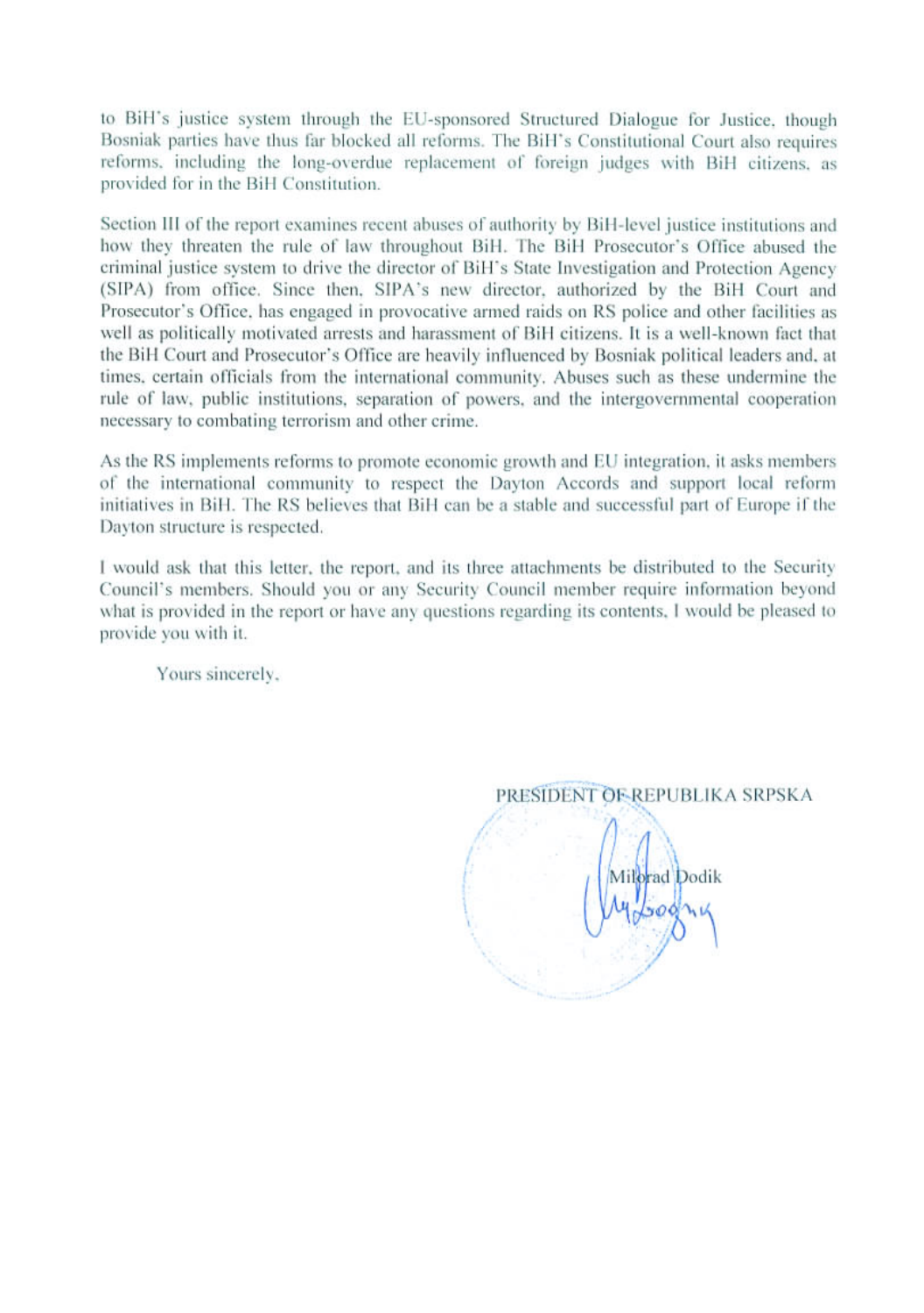**Republika Srpska's 15th Report to the UN Security Council**

**April 2016**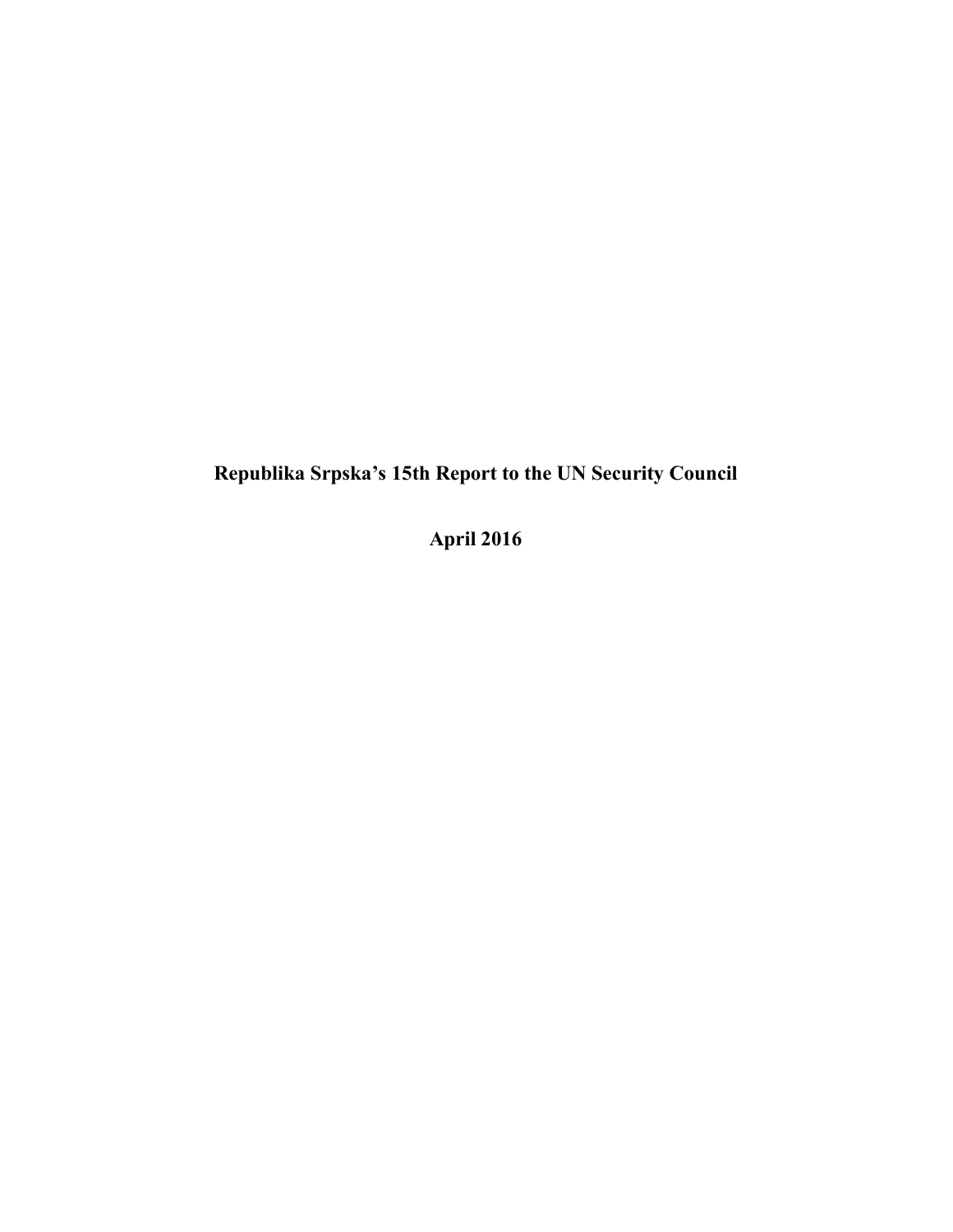# **Republika Srpska's 15th Report to the UN Security Council**

# **Table of Contents**

| $I_{\cdot}$ |           | BiH stability and progress rests upon respect for the Dayton Constitution, the rule of law,                                                                         |                                                                                              |  |  |  |
|-------------|-----------|---------------------------------------------------------------------------------------------------------------------------------------------------------------------|----------------------------------------------------------------------------------------------|--|--|--|
|             | А.        | The RS is playing a leading role in reforms to promote EU integration and                                                                                           |                                                                                              |  |  |  |
|             | Β.        |                                                                                                                                                                     | The BiH Council of Ministers secretly adopted changes to the agreed coordination             |  |  |  |
|             | C.        |                                                                                                                                                                     |                                                                                              |  |  |  |
| II.         |           |                                                                                                                                                                     |                                                                                              |  |  |  |
| A.          |           |                                                                                                                                                                     | The BiH Prosecutor's Office continues to discriminate against Serb victims of war            |  |  |  |
|             |           |                                                                                                                                                                     |                                                                                              |  |  |  |
|             |           |                                                                                                                                                                     | 2. Bosniak forces are treated as immune from indictment for crimes against                   |  |  |  |
|             |           |                                                                                                                                                                     | 3. Examples of the BiH Prosecutor's Office's Failure to Seek Justice for Serb                |  |  |  |
|             |           |                                                                                                                                                                     |                                                                                              |  |  |  |
| <b>B.</b>   |           |                                                                                                                                                                     |                                                                                              |  |  |  |
|             |           |                                                                                                                                                                     |                                                                                              |  |  |  |
|             |           |                                                                                                                                                                     |                                                                                              |  |  |  |
|             | C.        |                                                                                                                                                                     |                                                                                              |  |  |  |
|             |           |                                                                                                                                                                     | 1. Law does not support the Constitutional Court's majority decision on the RS               |  |  |  |
|             |           |                                                                                                                                                                     |                                                                                              |  |  |  |
|             |           | 3.                                                                                                                                                                  | All RS Leaders at the Entity and BiH level have expressed support for ending                 |  |  |  |
|             |           |                                                                                                                                                                     | III. BiH justice institutions are abusing their power to support certain political parties18 |  |  |  |
|             |           | A. SIPA's Director was forced from office using dubious charges after SIPA arrested a                                                                               |                                                                                              |  |  |  |
|             | <b>B.</b> | With its newly appointed director, SIPA has commenced a series of provocative<br>armed raids on police stations and commercial facilities in the RS in coordination |                                                                                              |  |  |  |
|             | C.        |                                                                                                                                                                     |                                                                                              |  |  |  |
|             | D.        |                                                                                                                                                                     |                                                                                              |  |  |  |
|             | Ε.        |                                                                                                                                                                     |                                                                                              |  |  |  |
|             | F.        |                                                                                                                                                                     |                                                                                              |  |  |  |
|             |           |                                                                                                                                                                     |                                                                                              |  |  |  |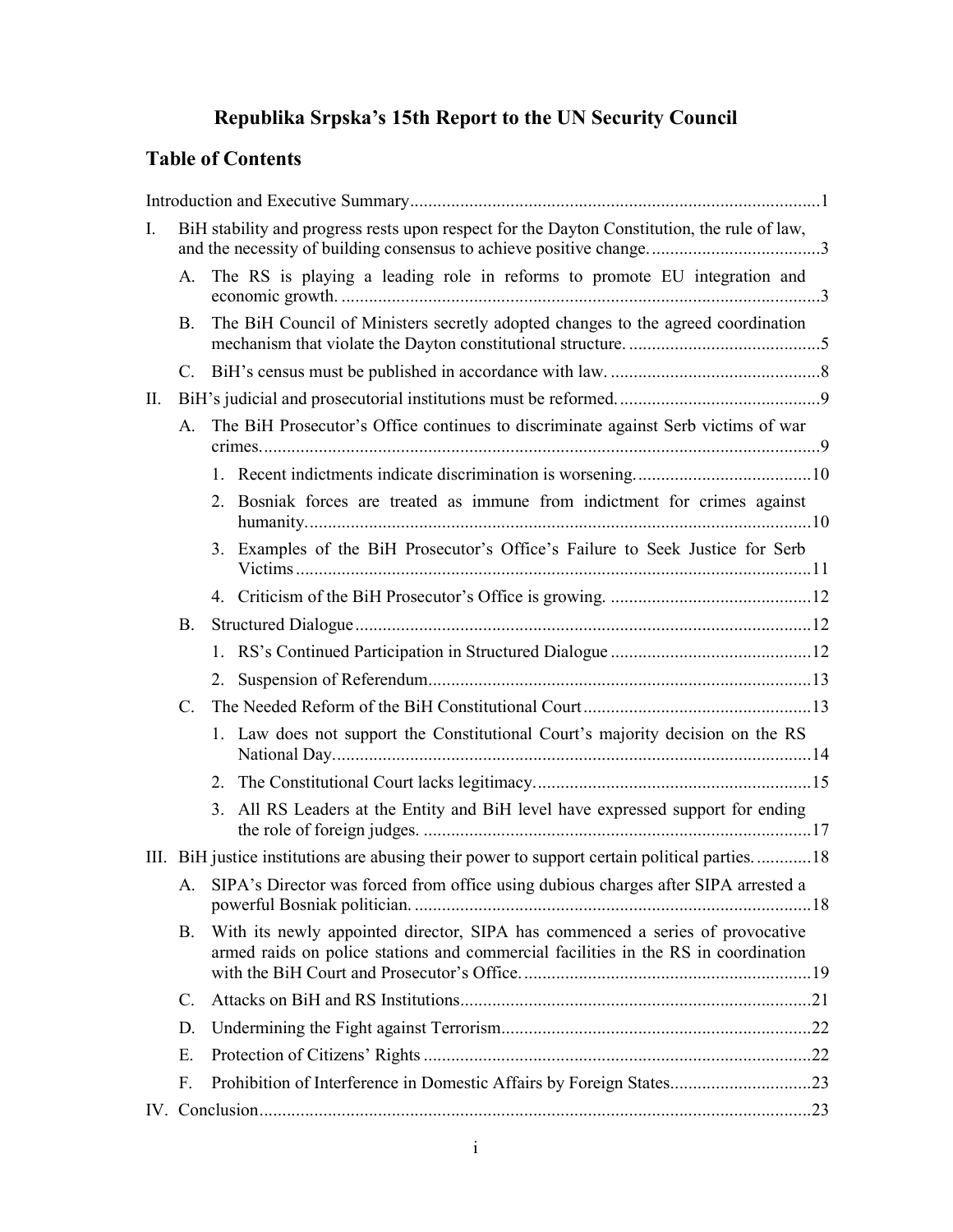Attachment: Joint Declaration of Political Leaders of Republika Srpska on the Decision of the BiH Constitutional Court of 26 November 2015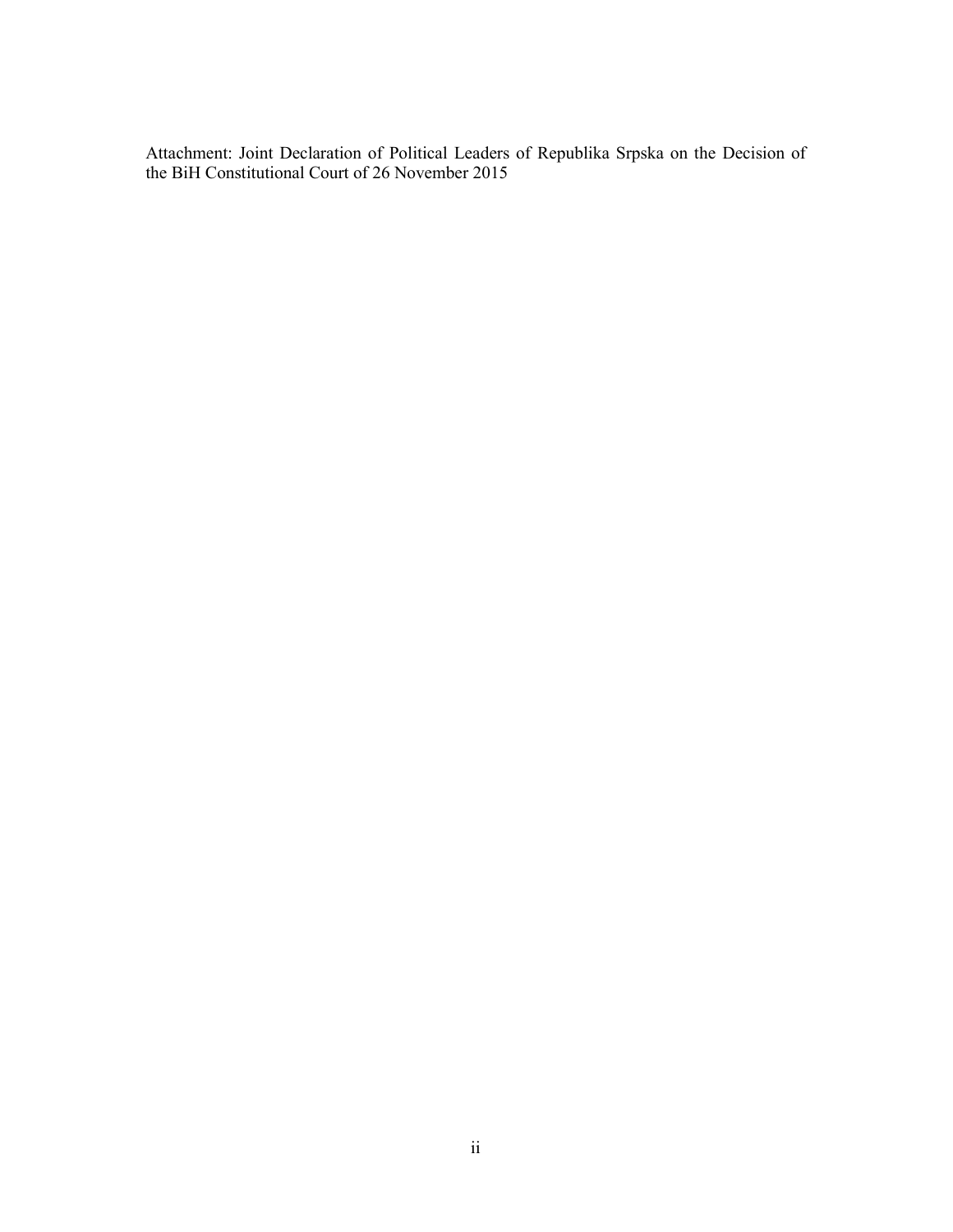## **Republika Srpska's 15th Report to the UN Security Council**

## **Introduction and Executive Summary**

Republika Srpska (RS), a party to all of the annexes that comprise the Dayton Accords, respectfully submits this 15th Report to the UN Security Council, which outlines the RS Government's views on key issues facing Bosnia and Herzegovina (BiH). Among the issues examined in this Report are the importance of respect for the Dayton Constitution, the need for reform of BiH's judicial and prosecutorial institutions, and the RS's concern that recent abuses of authority by BiH justice institutions are undermining the rule of law in BiH.

## **I. BiH stability and progress rests upon respect for the Dayton Constitution, the rule of law, and the necessity of building consensus to achieve positive change.**

Section I of the Report explains that BiH can be stable and successful and move toward EU membership if the Dayton Constitution is honored. The RS has taken the lead in implementing reforms to promote economic growth and BiH's European integration. Although the RS strongly supports BiH's application for EU membership, it is unfortunate that some in BiH are using European integration as an excuse to centralize governance in defiance of the Dayton Accords. Early this year, the BiH Council of Ministers secretly adopted changes to an EU-integration coordination mechanism that were not agreed upon with other levels of government and that violate BiH's constitutional structure. Publication of BiH's census is an important step toward BiH's EU membership, but the census results must be published in accordance with law.

## **II. BiH's judicial and prosecutorial institutions must be reformed.**

Section II describes why BiH's judicial and prosecutorial institutions require reforms if they are to respect human rights and meet European standards. The BiH Prosecutor's Office and BiH Court continue to discriminate against Serb victims of war crimes. Recent indictments and convictions indicate that the BiH Prosecutor's Office's pattern of failing to indict the perpetrators of crimes against Serb victims is getting worse. Moreover, the Prosecutor's Office treats Bosniak forces as immune from indictment for crimes against humanity, the charge that carries the most severe potential prison sentence. The Report notes some of the many examples of the BiH justice system's failure to seek justice for Serb victims of war crimes.

The RS continues to seek reforms to BiH's justice system through the EU-sponsored Structured Dialogue for Justice, working closely with EU experts and officials from BiH, the Federation, and Brčko District. There were signs of progress last year, but Bosniak officials have since acted to block necessary reforms. The RS recently suspended a planned referendum about the justice institutions imposed by the High Representative, but the RS remains fully within its rights to hold such a referendum in the future if reform continues to be blocked.

BiH's Constitutional Court must be reformed to restore the rule of law and confidence among BiH's Constituent Peoples. This necessity was highlighted by the court's recent decision without any legally defensible basis—that the RS cannot celebrate the date of its founding. The decision is just the latest key ruling in which a bloc composed of the court's three foreign and two Bosniak judges outvoted the four Serb and Croat judges. The foreign judges lack independence from the High Representative and, as a former judge admitted, act under a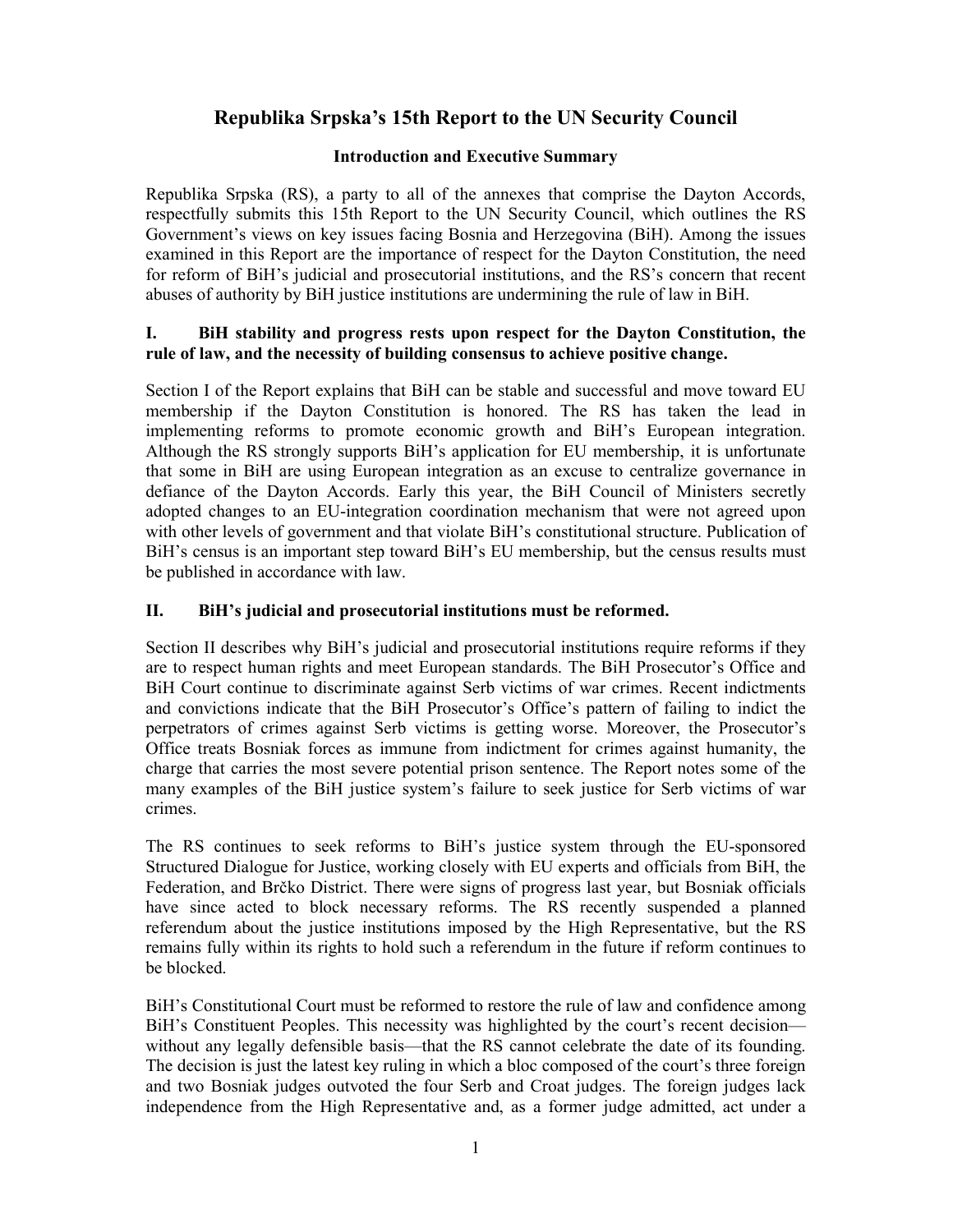"tacit consensus between the Court and the High Representative that the Court . . . will always confirm the merits of his legislation . . . ." In order to ensure the legitimacy of the court, reforms are necessary, including the replacement of the foreign judges as foreseen in the BiH Constitution. RS officials at both the BiH and Entity level—and representing all of the RS's major political parties—condemned the Constitutional Court's decision and called for a referendum on the issue.

## **III. BiH justice institutions are abusing their power to support certain political parties.**

Section III describes how recent abuses of authority by BiH-level justice institutions threaten the rule of law throughout BiH. After BiH's State Investigation and Protection Agency (SIPA) arrested an SDA member of the BiH Parliamentary Assembly, the BiH Prosecutor's Office abused the criminal justice system to force SIPA's director out of office. Then SIPA's new director, authorized by the BiH Court and Prosecutor's Office, began a series of provocative armed raids on police stations and other facilities in the RS. There have also been other politically motivated arrests, detention, and harassment of BiH and party officials and officials of private institutions. These abuses of justice institutions seriously undermine the integrity of key constitutionally protected government institutions and the separation of powers. These abuses also seriously undermine the trust and cooperation among cantonal, Entity, and BiH agencies that is essential to combating the threat of terrorism at time when that threat is growing throughout Europe. It appears, regrettably, that some diplomatic officials have, in violation of international law and practice, involved themselves in the abuses of authority described above.

As the RS continues to pursue reforms to improve its economy and advance EU integration, it asks members of the international community to respect the Dayton Accords and support local reform initiatives in BiH. The RS believes that BiH can be a stable and successful part of Europe if the Dayton structure is respected.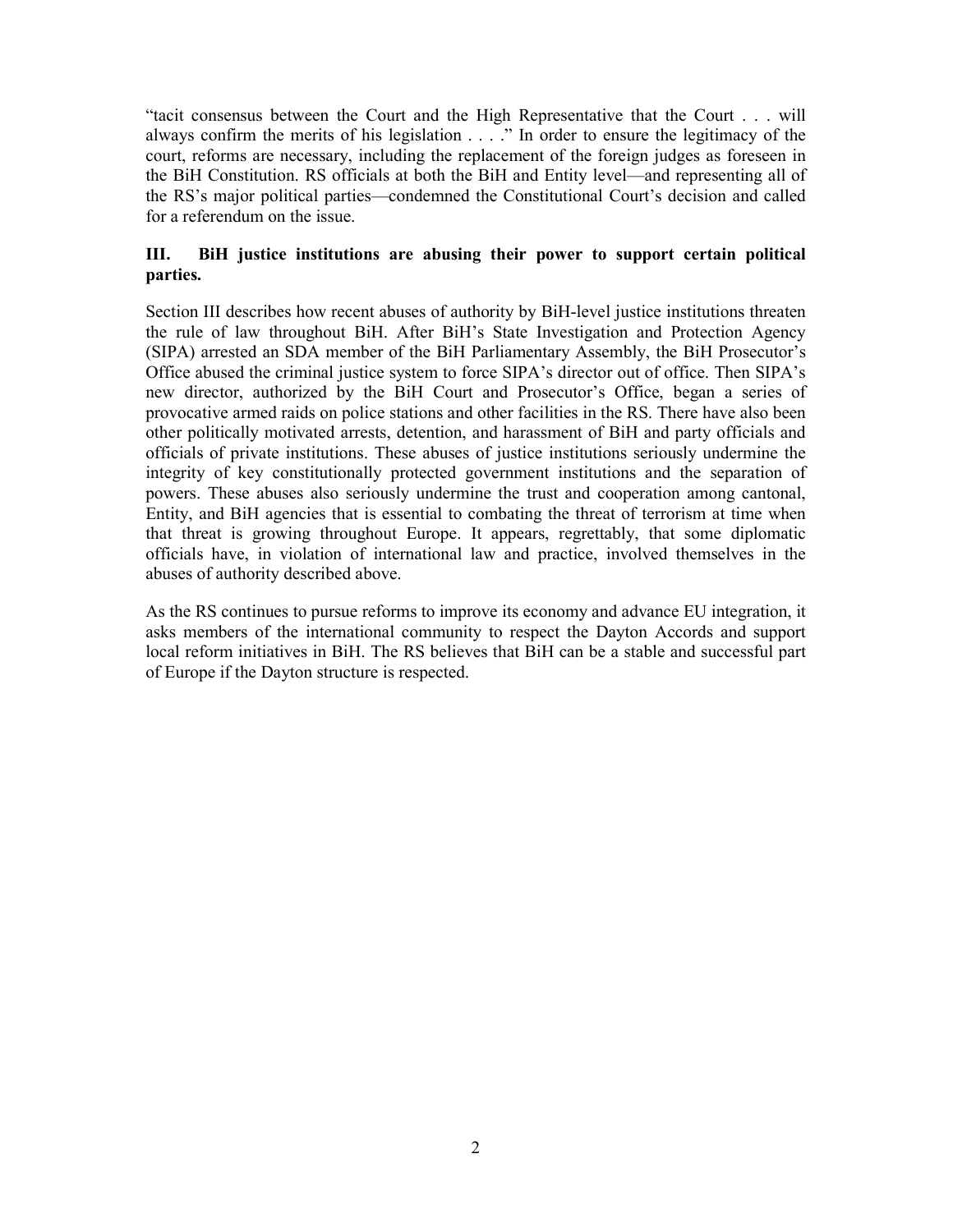#### **I. BiH stability and progress rests upon respect for the Dayton Constitution, the rule of law, and the necessity of building consensus to achieve positive change.**

1. The RS believes that BiH can be stable and successful, if the constitutional structure and safeguards established in the Dayton Peace Accords are honored, rather than undermined. Its leadership continues to support EU accession and has taken the lead for many years in reforming RS laws and practices to be consistent with those of the EU. The fact that BiH is composed of three Constituent Peoples whose rights are protected by the Constitution need not be a barrier to government reform and progress so long as there is mutual respect for differences of opinion and commitment to consensus building. The myth that the Dayton Constitution is inconsistent with efficient government is being replaced by a consensus that recognition of Entity autonomy and diversity among cantons is no barrier to necessary reforms.

2. This growing consensus was reflected at a Washington conference in November 2015 marking the 20<sup>th</sup> anniversary of the Dayton Accords, which included top governmental officials from BiH, key US officials, representatives of international financial institutions, and many others from the international community. Participants rejected the notion that BiH should become more centralized in order to achieve reforms. For example, Ellen Goldstein of the World Bank and Nadeem Ilahi of the IMF both emphasized that BiH's decentralized constitutional structure was not what has held BiH back from creating an efficient and effective public sector.

3. BiH's two Entities, Republika Srpska and the FBiH, are committed to the EUsponsored Reform Agenda and are cooperating closely with each other as they implement it. RS Prime Minister Željka Cvijanović and Federation Prime Minister Fadil Novalić explained at the conference how the Entities are working together to implement the Reform Agenda. High Representative Valentin Inzko praised the two prime ministers for being "very committed" to the Reform Agenda. He said, "I commend the Prime Ministers warmly for their reform efforts," and noted the "very good chemistry" between them.

4. Ian Brown, head of the European Bank for Reconstruction and Development's (EBRD) Sarajevo office, emphasized that imposed laws and reforms do not work and that the Reform Agenda belongs to BiH leaders, not international institutions. Gary O'Callaghan, the Senior Advisor to the EU Special Representative in BiH, highlighted the central role played by BiH leaders in developing the Reform Agenda. He noted that that the RS has gotten ahead of the Federation on reform during the past seven years.

#### **A. The RS is playing a leading role in reforms to promote EU integration and economic growth.**

5. Republika Srpska has enacted far-reaching reforms in recent years to harmonize its laws with EU standards, improve its business environment, and otherwise promote economic development. In recent months, Republika Srpska has been implementing the EU-sponsored Reform Agenda and continuing to push forward with economic reforms.

6. In December 2015, fulfilling a key element of the EU-sponsored Reform Agenda, Republika Srpska enacted a new Labor Law in the face of fierce opposition, including from the SDS, the main opposition party in the RS. The new law facilitates job creation while protecting employee rights and brings the RS's labor and employment regulations into line with EU standards. The EU's 2015 Progress Report for BiH notes that the RS, as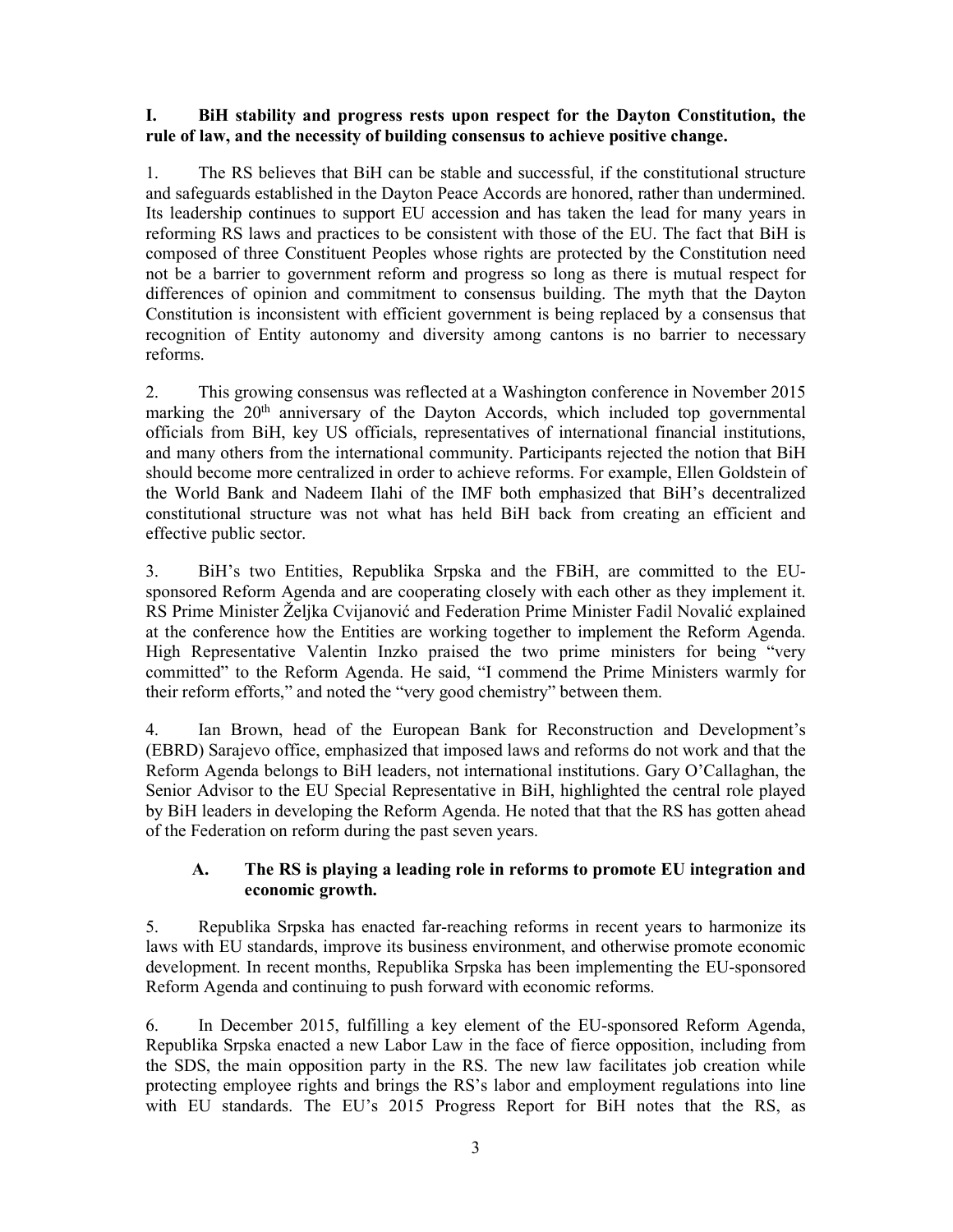recommended by the EU, adopted in September 2015 "a law on fiscal responsibility, including establishment of an independent Fiscal Council and a fiscal rule limiting government expenditures and deficits."1 In February 2016, the RS Government adopted an Action Plan for fulfillment of the EU's recommendations from its 2015 Annual Report on BiH. The Action Plan sets out what each RS institution must do in order to fulfill European integration requirements and requires institutions to report accordingly.

7. Republika Srpska also continues to intensify its fight against corruption and organized crime. On 11 February 2016, the RS National Assembly enacted a law that establishes a special department in the RS Prosecutor's Office for combating corruption, organized crime, and the most serious forms of economic crime. The RS has been praised by the Moneyval Committee in the area of criminal proceeds recovery and the fight against money-laundering, in particular for the Ćopić case, which will be included in Moneyval's money-laundering typology as an outstanding example of prosecuting money-laundering and criminal proceeds recovery. In addition, it should be noted that the RS has a well-established asset recovery system and a functional asset recovery agency, which is fully capacitated to enforce the Law on Criminal Proceeds Recovery.

8. The EU's 2015 Progress Report for BiH recognizes the RS Government's commitment to economic reform. The Report, for example, notes, "In 2013 and 2014, Republika Srpska carried out an ambitious set of reforms to reduce business registration time and costs. The Republika Srpska authorities also started a single registry for companies."2 Similarly, the IMF's most recent report on BiH said, "Important steps have been made in the last two years under the Fund-supported program to improve the business environment. In line with the [World Bank] recommendations a one-stop shop for business registration was established in the RS to make it easier to start and operate a business."<sup>3</sup> In the first two years of the one-stop shop's operations, the number of registered businesses increased by 30%. The European Stability Initiative recently recommended that in order to ease business registration, "[a]ll the Federation needs to do is to copy the reforms adopted in Republika Srpska."4 Also, in order to further implement comprehensive reforms in this area, as recommended by the RS Government, the RSNA, at its 10th regular session held on 17 March 2016, adopted a draft strategy to facilitate foreign investments in the RS for the period 2016 - 2020 and a corresponding action plan.

9. The RS has implemented many other major economic reforms in recent years, such as the first regulatory "guillotine" in the region (a process by which unnecessary and burdensome regulations are abolished); regulatory impact assessments; new commercial courts; reform of land registry and construction permits; and new tax deductions for equipment investments. The RS Government has liberalized the RS for foreign investors and

<sup>&</sup>lt;sup>1</sup> European Commission 2015 Progress Report on Bosnia and Herzegovina, 10 Nov. 2015, at p. 33.

 $^{2}$  *Id.* 

<sup>&</sup>lt;sup>3</sup> International Monetary Fund, Staff Report For The 2015 Article IV Consultation, 9 Oct. 2015, at p. 9.

<sup>4</sup> *Bosnia as Wunderkind of Doing Business, Outline of 14 steps to take*, European Stability Initiative, 19 March 2015, at p. 13.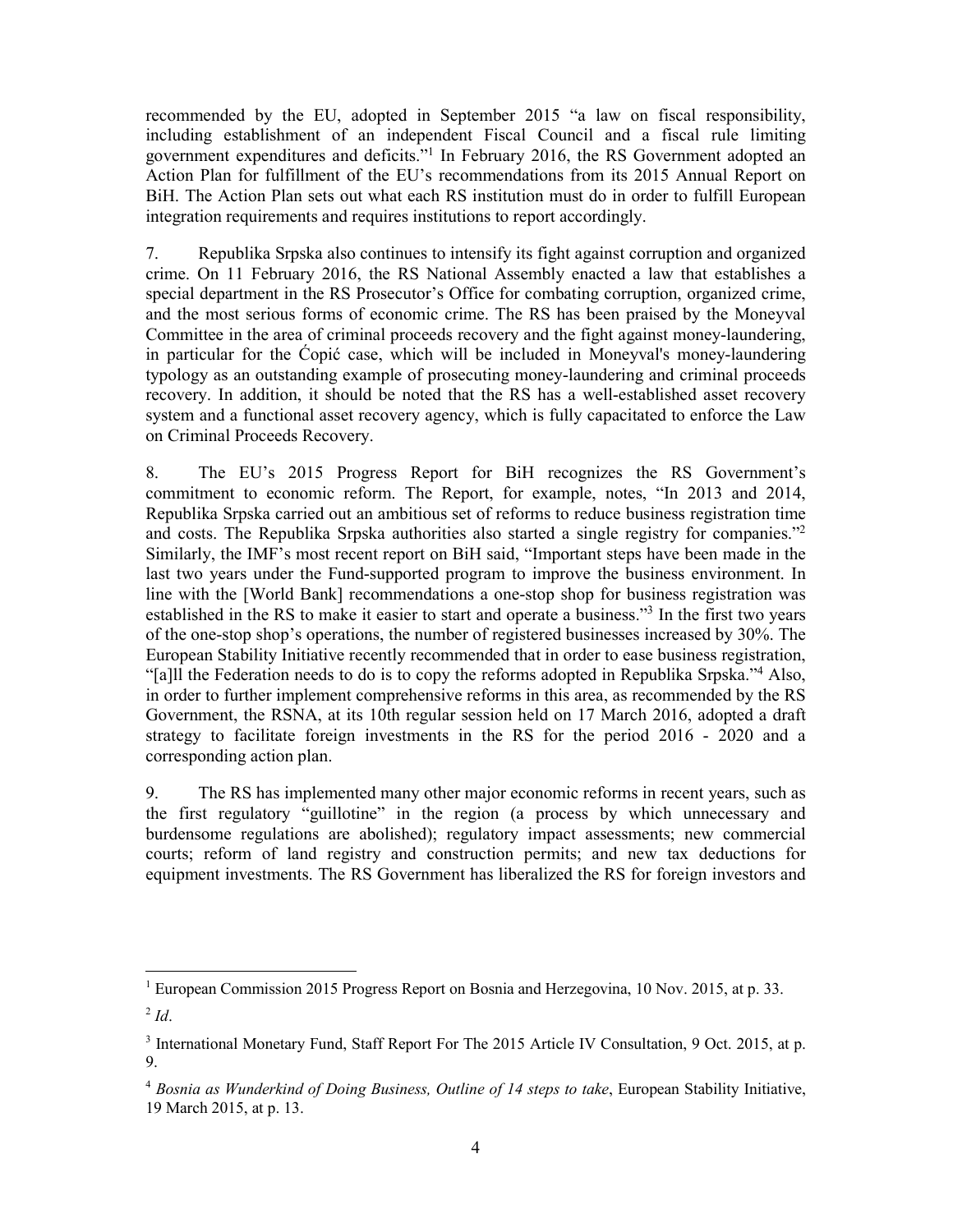since 2012 has been operating a Foreign Investor Aftercare Program under which the institutions of RS and municipal officials facilitate foreign investors' activities.5

10. As part of reform-oriented incentives to investors, in February the RSNA enacted a new bankruptcy law, the purpose of which is to enable timely bankruptcy proceedings, reduce bankruptcy proceedings, ensure a higher level of control over the performance of trustees, ensure a higher level of protection of creditors, and shorten the time required for the proceedings.

11. The RS has actively participated in the regional project for certification of municipalities with favorable business environments (BFC SEE) along with Croatia, Serbia, Macedonia and Montenegro. The cities of Banja Luka and Bijeljina and municipalities of Teslić and Mrkonjić Grad were awarded the regional certificate. By the end of April, the city of Prijedor will have extended its existing certificate. A number of other local governments of the RS are now at different stages of the certification process.

12. The RS has continued to harmonize RS laws and regulations with the EU's *acquis communautaire* and regulations of the Council of Europe. The RS has already subjected more than 1,630 laws, regulations, and general acts to this procedure since 2007. This is vital to European integration because, under the structure established by the BiH Constitution, the vast majority of requirements related to harmonization of laws with the *acquis* must be implemented by the Entities. Just as important, alignment with the *acquis* upgrades RS laws and regulations, thus promoting economic growth and other goals.

13. Republika Srpska's increasingly business-friendly environment is drawing notice. This year, the Financial Times' Foreign Direct Investment (FDI) Magazine ranked Republika Srpska's third-largest city, Prijedor, among the top ten "Micro European Cities of the Future." Studies that have examined the RS's business environment have praised RS reforms. Even before the RS's most recent reforms, the World Bank's 2011 report Doing Business in South East Europe cited the RS's largest city, Banja Luka, as one of the two cities in the region that had improved their business environments the most.

14. The RS's reforms are helping the RS economy to recover from 2014's floods and the European economic crisis. The RS economy is expanding, unemployment is declining, and salaries are rising. The RS registered year-over-year GDP growth of 2.8 percent in the Fourth Quarter of 2015, the most recent quarter for which data is available.

## **B. The BiH Council of Ministers secretly adopted changes to the agreed coordination mechanism that violate the Dayton constitutional structure.**

15. In a state like BiH where the two Entities have broad autonomy under the Constitution, trust and cooperation among Entity and BiH levels of government are essential to government reform and EU accession. Unfortunately, in January and February of 2016, the Council of Ministers at the BiH level engaged in unilateral and illegal activities that seriously undermine previous successes in consensus-building and threaten the adoption of a coordination mechanism required for EU accession. Agreement on the coordination mechanism had already been reached by all levels of government in July 2015. However, the Council of Ministers attempted, through deceptive tactics, to replace the accepted coordination mechanism with a new one that seriously violates the BiH constitutional

 <sup>5</sup> *Training Held within Foreign Investor Aftercare Program*, InvestSrpska.net, 27 March 2014.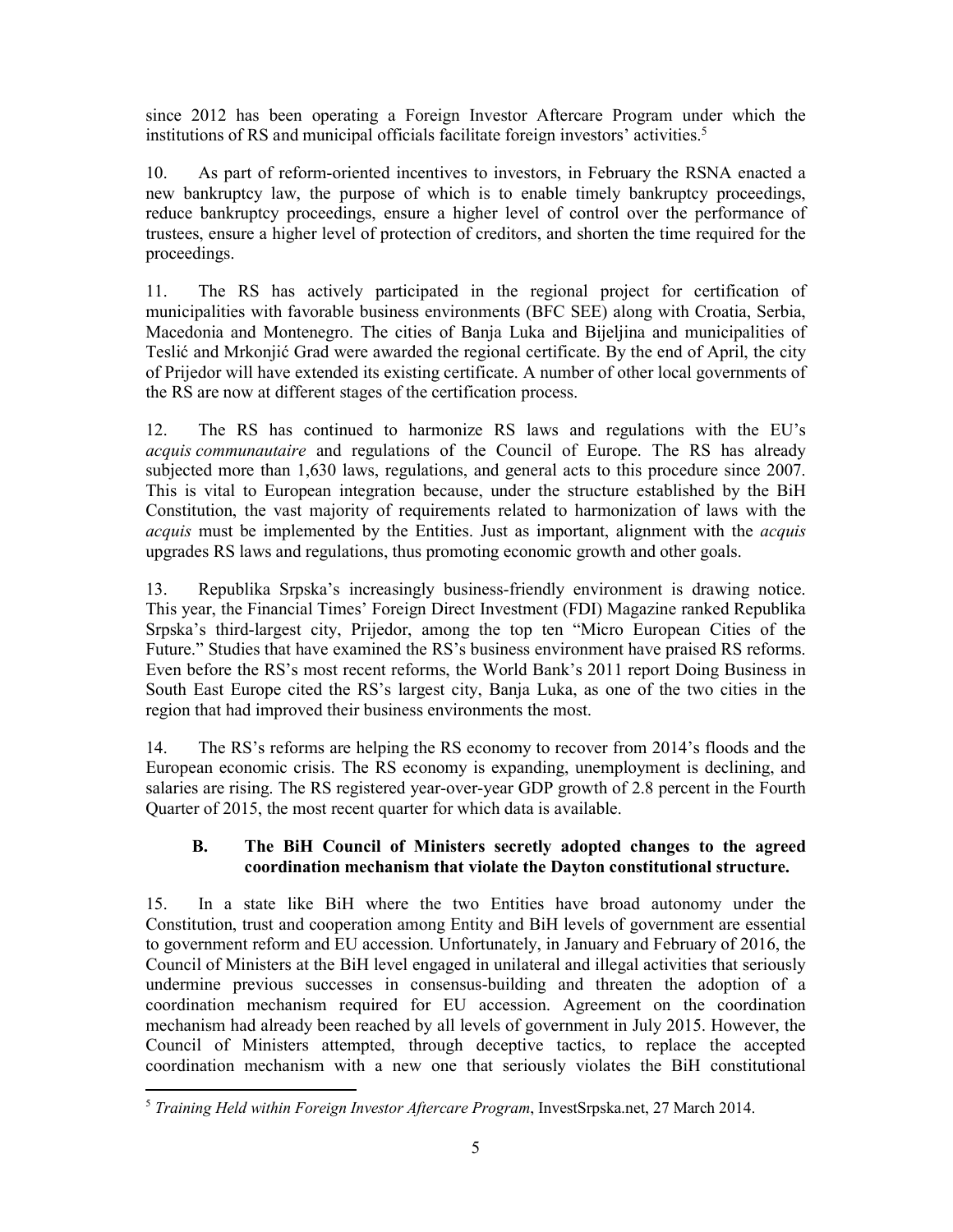structure and allocation of competences. The actions of the Council of Ministers have led to a new and unnecessary round of negotiations. Despite the Council of Ministers' having acted in bad faith, the RS is hopeful that agreement will be soon be reached that establishes a coordination mechanism consistent with the Constitution and Dayton structure.

16. For several years, creating a coordination mechanism for EU accession has been the subject of contentious negotiations and an impediment to BiH's application for EU membership. As a constitutional matter, agreement among the Entity governments and the BiH-level Council of Ministers is required to establish a coordination mechanism. Enactment and implementation of 80% of the measures required for the EU *acquis* are within the exclusive constitutional competencies of the Entities. Recognition of this constitutional and practical reality has been an essential element in creating a coordination mechanism that is consistent with the BiH Constitution and Dayton Structure and that can actually work in practice. This understanding was reflected, for example, in the Written Commitment of Bosnia and Herzegovina, signed by the Entities and the BiH Council of Ministers in February 2015. The first paragraph of the Written Commitment provides that "[t]he agenda of the institutions of government *at all levels* in Bosnia and Herzegovina, and *in accordance with respective constitutional competencies*, will include the necessary reforms for advancing Bosnia and Herzegovina's process of accession to the European Union . . . . . "<sup>6</sup> In this regard, the Written Commitment calls for establishing a "[a]n efficient and effective Mechanism for the coordination of institutions *at all levels of government* in Bosnia and Herzegovina in the process of accession to the European Union . . . ."7

17. Approximately four months after the Written Commitment, and shortly after the Stabilization and Association Agreement (SAA) entered into effect on 1 June 2015, the RS Government, Federation Government, and BiH Council of Ministers agreed on a coordination mechanism, prepared over an extended period by a working group that included representatives from all levels of government. In October 2013, thanks to the working group's efforts, a solution for the establishment of a coordination mechanism for EU integration was close at hand. The top leaders of BiH, the RS, and the FBiH had reached a high level of agreement. The RS supported this solution; the only outstanding issues were matters that needed to be decided within the FBiH, with respect to the position and the role of its cantons. In July 2015, these outstanding issues were resolved, and the parties agreed to a coordination mechanism based on the 2013 draft, with the understanding that the draft would require minor technical updates to reflect the recent adoption of the SAA.

18. However, beginning on 26 January 2016, the BiH Council of Ministers put in jeopardy the agreement by engaging in deceptive and unlawful actions. Without knowledge or consent of the RS, the BiH Council of Ministers secretly approved a new coordination mechanism, which was dramatically different from the terms of the coordination mechanism agreed to by the parties in the summer of 2015. Four days later, on 30 January 2016, the Chairman of the BiH Council of Ministers, accompanied by the Prime Minister of the Federation, met with the RS Prime Minister in Banja Luka. At the end of their meeting, the Chairman of the Council of Ministers informed the RS Prime Minister that he would send her an updated draft of the coordination mechanism and asked the RS Prime Minster to review and provide comments on the draft. The RS believed, based on the agreement reached a few

 <sup>6</sup> Written Commitment of Bosnia and Herzegovina, 23 Feb. 2015, at para. 1 (emphasis added).

<sup>7</sup> *Id*. (emphasis added).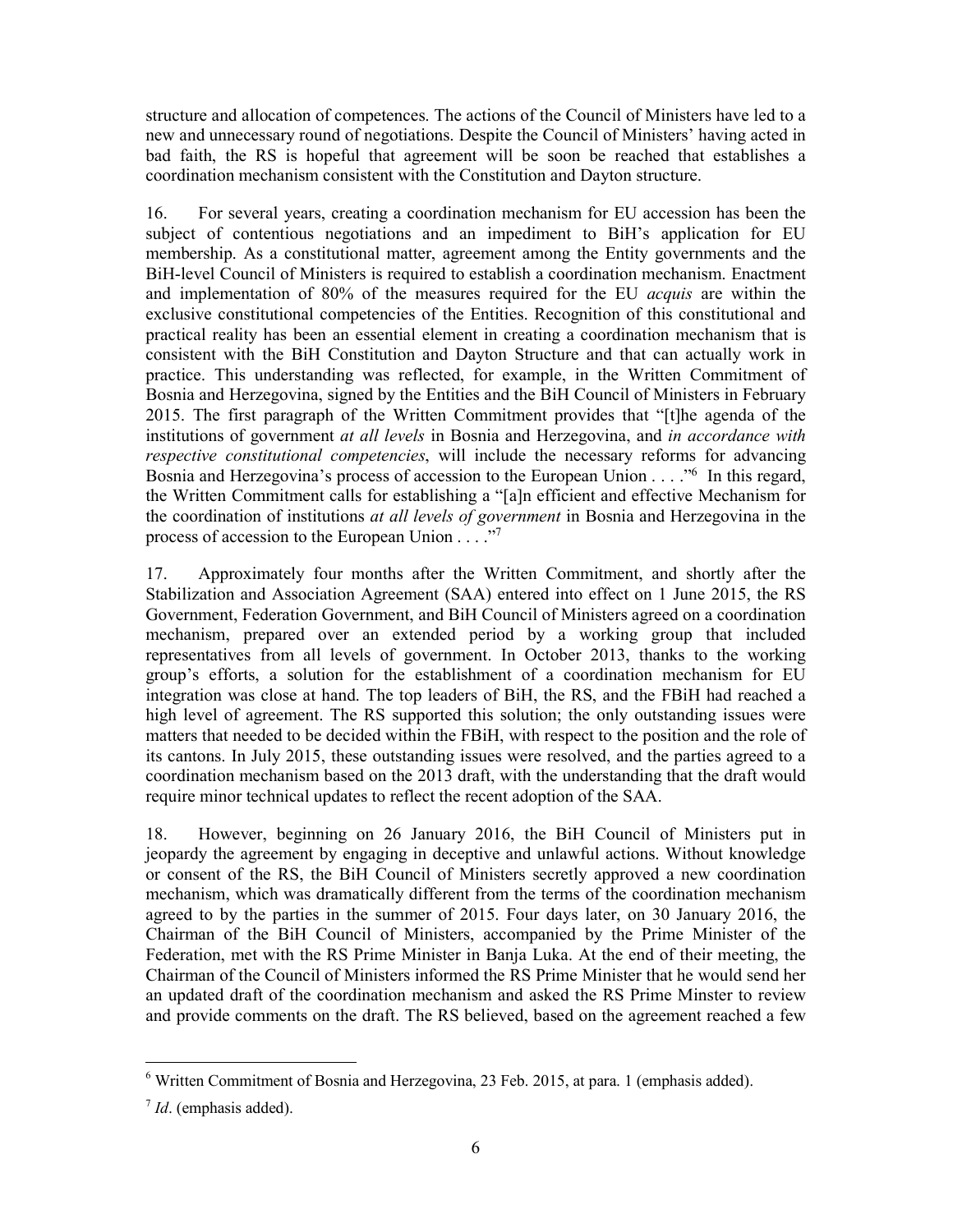months prior, that the new draft would include only the minor technical changes that had been discussed.

19. Upon review of the new draft, the RS was shocked to find that the Council of Ministers had dramatically changed the coordination mechanism to which the parties had agreed after the complicated previous negotiations. The Chairman made no mention of the sweeping changes in his meeting with the RS Prime Minister. These changes were contrary to the Dayton structure and BiH Constitution to the serious detriment of the RS. The RS submitted comments to the Council of Ministers on 8 February 2016, explaining in detail the RS's strong objections to the new draft.

20. To its further dismay, the RS Government learned on 10 February 2016 that the BiH Council of Ministers had published in the BiH Official Gazette No. 8/16 dated 9 February 2016 the new draft the Chairman had given the RS shortly after the meeting of 30 January, without any consideration of the RS's comments. Even more objectionable, it was only then that the RS learned that on 26 January 2015—four days before the meeting in Banja Luka the Council of Ministers had secretly voted to pass the new draft without any consultation with the RS or making public its decision. The Chairman of the Council of Ministers deceptively withheld this information from the RS Prime Minister in their meeting of 30 January and presented the document on the coordination mechanism as a draft to be commented on, when in fact the Council of Ministers four days earlier had already adopted it as final. In short, the presentation of the "new draft" and request for comment was nothing more than a political charade.

21. The RS immediately expressed its strong objections to the BiH Council of Ministers' unlawful actions regarding the new coordination mechanism, as a matter of both procedure and substance. Procedurally, the Council of Ministers lacked the legal authority to adopt a coordination mechanism without the agreement of the Entities. The action of the Council of Ministers also violated the Written Commitment and was an affront to the years of detailed, technical negotiations conducted in good faith by the RS with the BiH Council of Ministers and the Federation. The RS takes strong exception to the deceptive actions of the Council of Ministers in both adopting a new draft *in secret* and hiding its actions in its meeting on 30 January with the RS Prime Minister and thereafter. Such actions seriously undermine the trust and cooperation necessary for successful progress toward EU accession and government reform more generally.

22. Substantively, the new coordination mechanism seriously violates the Dayton Structure and BiH Constitution in ways that are legally and politically detrimental to the RS and practically not functional. As such, the RS cannot accept it. The new draft excludes some bodies that had been agreed on, transforms other such coordination bodies, and introduces new ones. It also changes important procedures and safeguards intended to promote cooperation and protect the constitutional rights of all parties. The result of these fundamental changes is to transfer many key powers to the BiH Council of Ministers at the expense of the Entity and cantonal governments. For example, the document purports to give the Council of Ministers authority to create important rules of procedure unilaterally and make a wide range of decisions that are binding on all levels of government in BiH despite not having such authority over these matters under the Constitution. Whereas the earlier coordination mechanism, agreed to by the parties in 2015, respects the constitutional competencies of the BiH Council of Ministers and the Entities, set forth in the BiH Constitution, the new mechanism disregards these constitutional competencies. Such a mechanism is in sharp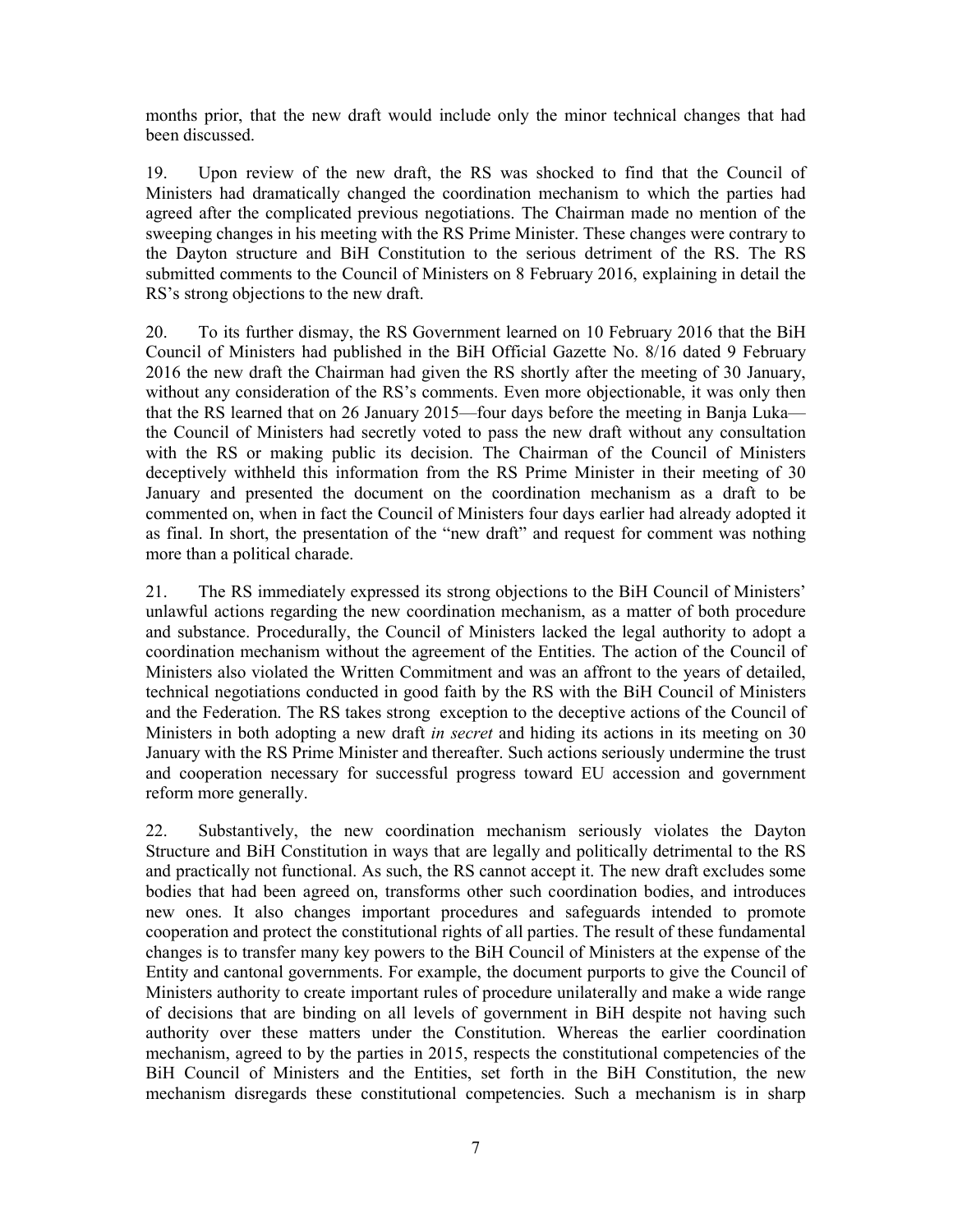conflict with the constitutional allocation of powers and separates decision-making from the governmental authorities that must fund and implement the decisions in question.

23. Republika Srpska rightfully rejected the Council of Ministers' unlawful attempt to derail the previously agreed coordination mechanism and to deceptively put into place a mechanism that is contrary to the BiH Constitution and would be nonfunctional. Despite the bad-faith actions of the BiH Council of Ministers, the RS Government has acted in good faith in its response and allowed the BiH Council of Ministers the opportunity to correct its actions. Dragan Čović, the Croat member and the Chairman of the BiH presidency, called the RS reaction to the new mechanism "fair and acceptable" and indicated that he believed officials would come to agreement at all levels.<sup>8</sup> In February and March 2016 the RS participated in working groups with officials from the BiH Council of Ministers and the Federation to resolve the issue. On 21 March 2016, the RS Prime Minister met with the Chairman of the BiH Council of Ministers and Federation Prime Minister. Prior to that meeting, the RS Prime Minister explained that the coordination mechanism adopted unilaterally by the BiH Council of Ministers was dramatically different from the coordination mechanism which had been agreed to by the parties last year and reiterated that the mechanism must be consistent with the allocation of competences established in the BiH Constitution.<sup>9</sup> In addition, she stated:

> The European path requires adequate coordination, correlation and interaction of various levels of governance with different levels of authorities in the process of European integration. . . . In this country we shall not run away from the story called consensus because this country and its peace rest on this crucial word. . . . It is my duty as the Prime Minster of Republika Srpska to act in accordance with the Constitution and to observe the law  $10$

24. As a result of the meeting, many important issues related to the coordination mechanism have been agreed upon and the remaining issues are to be addressed by a working group consisting of representatives from all levels of government within BiH. The working group has successfully resolved some of the remaining issues, as well as prepared several modalities for the resolution of other issues that should be agreed upon at the political level in the near future.

## **C. BiH's census must be published in accordance with law.**

25. The BiH census has been a contentious political issue for several years. Bosniak leaders were successful in blocking a new census after the war until 2013. Bosniak leaders finally consented due to pressure from the EU as part of the accession process. A key reason for their opposition was Bosniak fear of what the census would show regarding today's ethnic makeup of Bosniak-controlled areas during the war compared to the ethnic makeup pre-war.

 <sup>8</sup> *Čović: Prihvatljive primjedbe iz RS-a na mehanizam koordinacije*, OSLOBODJENE, 26 Feb. 2016.

<sup>9</sup> *Prime Minister Cvijanović on the Coordination Mechanism*, Government of Republika Srpska, 21 March 2016.

 $10 \, Id.$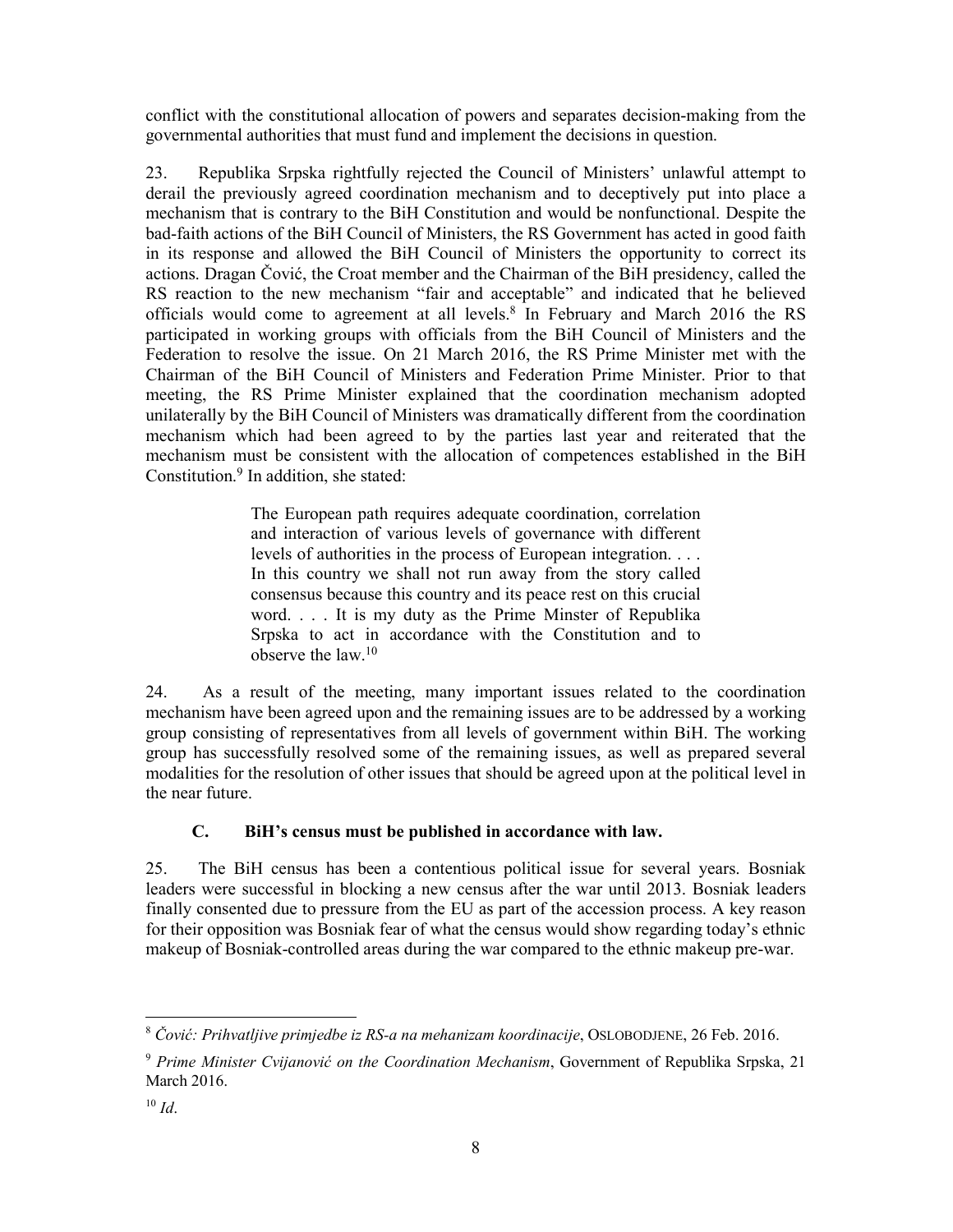26. The EU has indicated that publication of the 2013 census is necessary for BiH's application for EU membership to be considered credible. Publication of the census results is especially urgent because the BiH Law on Population Census requires publication by 1 July 2016.

27. Although publication of the census results is urgent, the methodology with which census figures are calculated must be in accordance with the Census Law. Unfortunately, Bosniak leaders are seeking, for political purposes, to manipulate census data in violation of the Census Law. The census should not be published using a faulty methodology that inflates residency figures in contravention of the Census Law. It must not include faulty data or count nonresidents as residents—or vice versa—in order to suit the political goals of any ethnic group. Twenty years after the end of the conflict, it is essential for Bosniaks to cooperate on the basis of facts regarding the number of residents and their correct location in all sections of BiH. Establishing the facts must be the goal for census methodology, as the census law requires.

28. Republika Srpska will continue to reject efforts to manipulate the census results for political ends. The census must be a tool for economic and social planning, not a political weapon.

## **II. BiH's judicial and prosecutorial institutions must be reformed.**

## **A. The BiH Prosecutor's Office continues to discriminate against Serb victims of war crimes.**

29. Justice, human rights, and reconciliation require that war crimes be punished without regard to the ethnic identity of their perpetrators or victims. But more than 10 years after the Court of BiH began trying war crimes cases, the BiH justice system is continuing to discriminate against Serb victims of war crimes. Indeed, there are indications that this longstanding pattern of bias is getting worse. War crimes discrimination denies Serbs the equality before the law to which they are entitled under Protocol 12 of the European Convention on Human Rights. It also is impedes reconciliation.

30. The International Crisis Group has criticized the Prosecutor's Office for its failure to prosecute some of the war's worst war crimes against Serbs. Even U.S. Deputy Chief of Mission Nicholas M. Hill observed in 2015 that the Chief Prosecutor is "largely believed to be heavily influenced by Bosniak political forces" and that there are "complaints that the prosecutor's office has too many strong-willed SDA acolytes on its staff."11 In 2012, a former international advisor to the BiH Prosecutor's Office observed that many prosecutors there are highly reluctant to prosecute Bosniaks for crimes against Serbs and that they fail to vigorously pursue those cases. This failure is apparent in the BiH Prosecutor's Office's record.

31. In a large number of cases, several years have passed since the cessation of the investigation against a number of reported persons for war crimes against Serbs and since the RS Ministry of Interior's (MoI) Complaint was filed; however, the Chief Prosecutor has remained silent or failed to decide how to proceed. This leads to a conclusion that the cases are delayed on purpose, wasting the precious time for prosecuting these crimes. It should also

 <sup>11</sup> Nicholas M. Hill, *Moving Beyond Narrow-Minded Politic*s, MREŽA ZA IZGRADNJU MIRA 8 July 2015.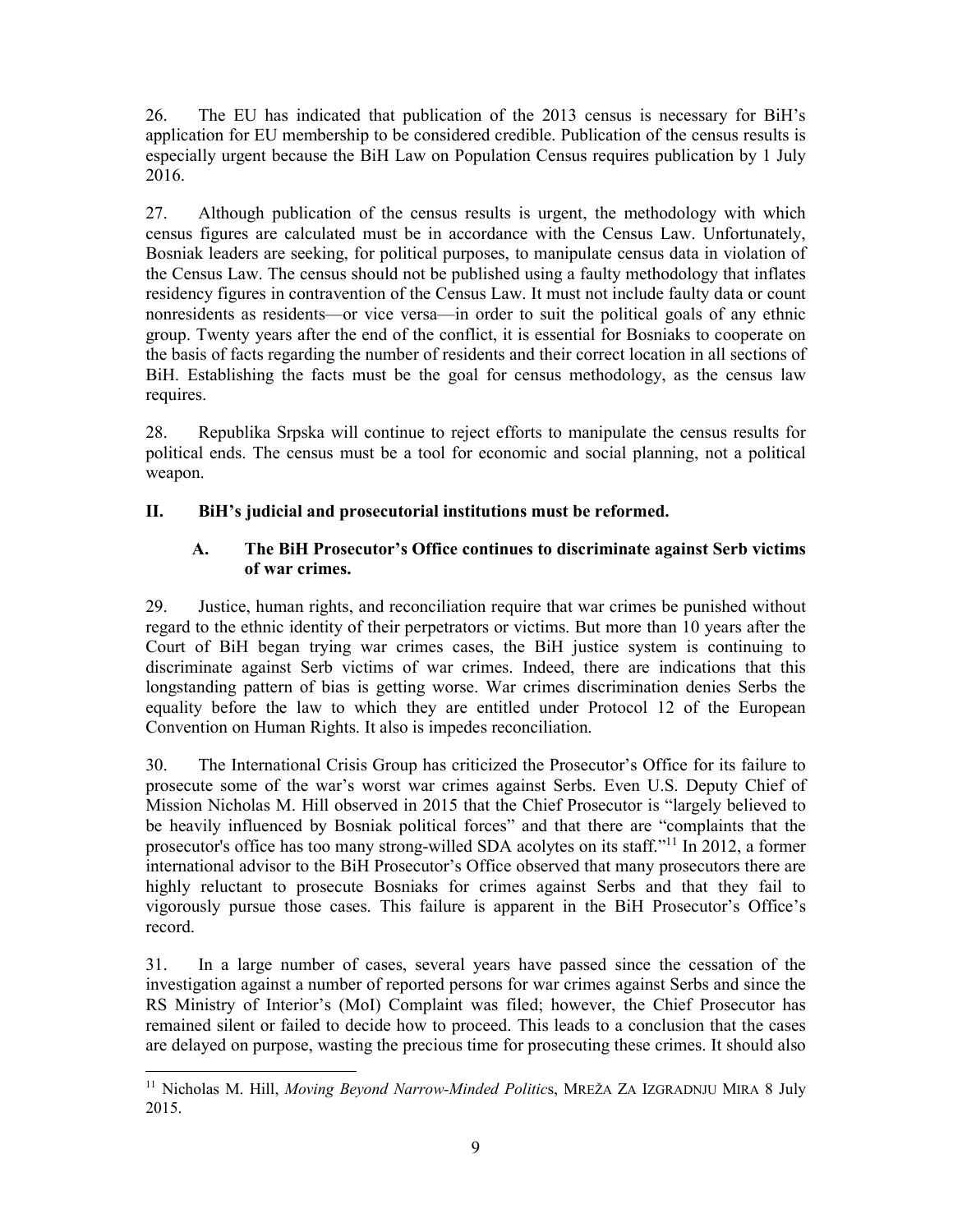be noted that the BiH Chief Prosecutor has stopped the prosecution of a number of legitimate cases of war crimes as officially reported by the RS MoI. Moreover, investigations of war crimes perpetrated by multiple persons have been broken up into several cases and transferred to different district or cantonal prosecutors even though the crimes and events in question are the same. This practice of the BiH Chief Prosecutor puts both victims and witnesses in these cases in an unfavorable position because they are summoned to testify several times about the same circumstances by different prosecutors and police agencies. All this gives rise to dissatisfaction and fatigue of the witnesses and victims in criminal proceedings, who tend to give up on giving further testimony.

32. The prosecutors who act upon the orders of the BiH Chief Prosecutor in cases and investigations of war crimes against Serbs are often changed for no substantive reason, which further slows down the proceedings because a new prosecutor needs time to get acquainted with a case.

33. A study by demographers at the International Criminal Tribunal for the former Yugoslavia (ICTY) estimates 7,480 Serb civilians died from the war. Despite the many thousands of Serb civilians who were killed during the war, the BiH Prosecutor's Office, in its entire history, has achieved final convictions of only 13 Bosniaks for war crimes against Serb civilians. By comparison, it has achieved 93 final convictions of Serbs for war crimes against Bosniak civilians.

## **1. Recent indictments indicate discrimination is worsening.**

34. Some Bosniaks have suggested that the BiH Prosecutor's office has recently been trying to show that it is not biased against Serbs. But statistics indicate that the office's discrimination against Serbs is actually getting worse. For example, since the beginning of 2015, less than 21% of new indictments have been for crimes committed, even in part, against Serbs. By comparison, more than 77% of indictments in this period have been for crimes committed, at least in part, against Bosniaks and 50% for crimes committed, at least in part, against Croats. These figures are even more lopsided against Serb victims than the figures for indictments before 2015.

#### **2. Bosniak forces are treated as immune from indictment for crimes against humanity.**

35. One way the BiH justice system discriminates is by treating members of Bosniak fighting forces as immune from indictment for crimes against humanity. This is especially important because, under the Court of BiH's practice, crimes against humanity is punishable by up to 45 years in prison, while all other war crimes are only punishable by up to 20 years. Out of the 235 indictments for crimes against humanity confirmed by the Court of BiH, *all but eight* have been for crimes alleged to have been committed against Bosniaks. Of the 235 indictments for crimes against humanity, not one has been against a member of the Army of the Republic of Bosnia and Herzegovina (ARBiH) or any other Bosniak fighting force. Because of the BiH Prosecutor's Office's refusal to charge crimes against humanity against members of Bosniak fighting forces, there is a de facto two-tier justice system for war crimes—one for members of the Serb and Croat fighting forces, who may be sentenced to up to 45 years, and members of Bosniak fighting forces, whose sentences are limited to 20 years.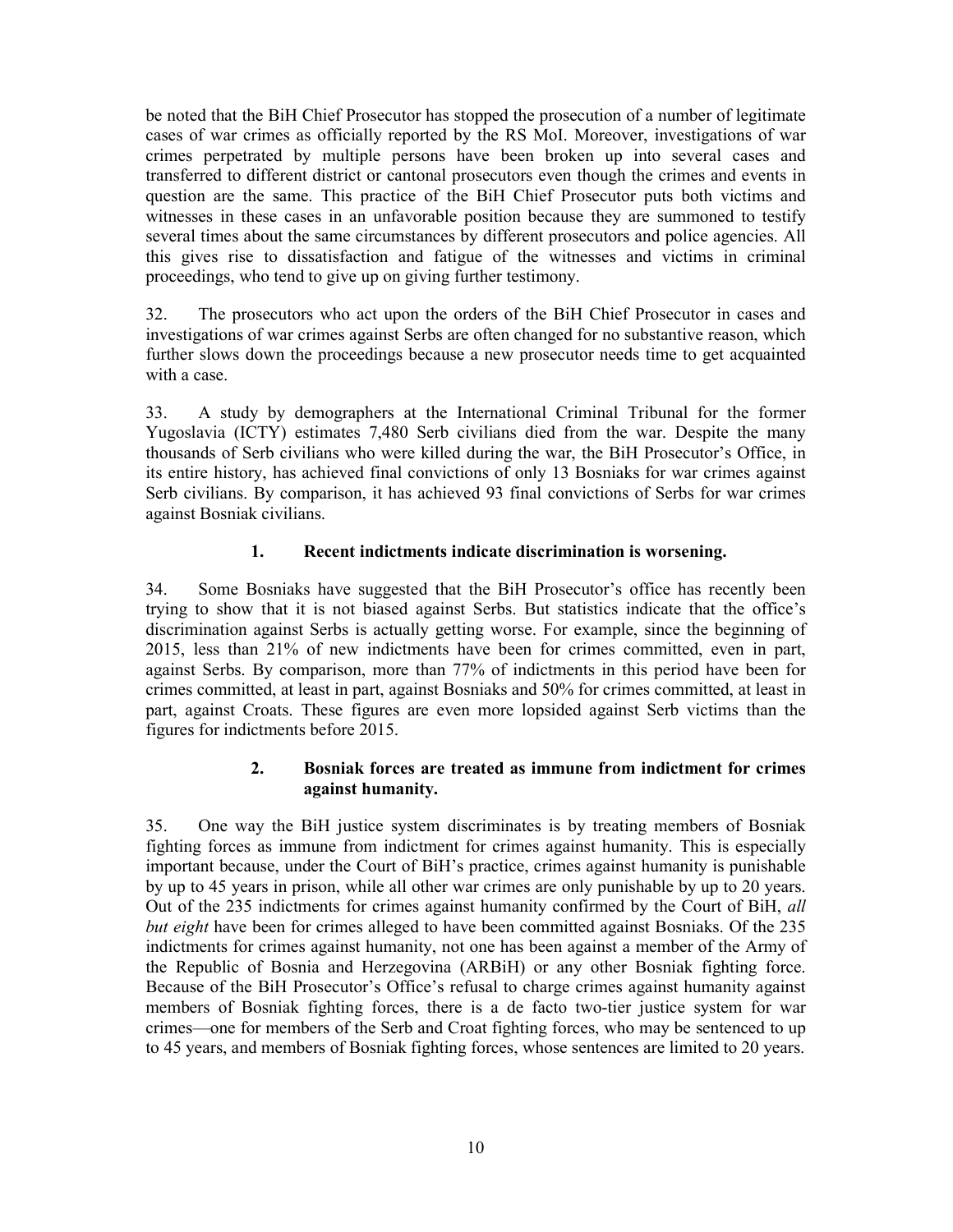#### **3. Examples of the BiH Prosecutor's Office's Failure to Seek Justice for Serb Victims**

36. The BiH Prosecutor's Office's bias against Serb victims of war crimes—particularly those committed by Bosniaks—is also shown by many specific examples. Some of them are briefly summarized below:

- The BiH Prosecutor's Office has failed to prosecute ARBiH  $5<sup>th</sup>$  Corps Commander Atif Dudaković for a series of grave war crimes, despite much evidence against him and the Prosecutor's Office's earlier promises that he would be indicted. Among the many pieces of damning evidence against Dudaković are videos showing Dudaković ordering the execution of prisoners and the burning of Serb villages. A former member of Dudaković's 5<sup>th</sup> Corps has been willing to testify about witnessing the organized slaughter of approximately 24 to 28 older Serb civilians in Bosanski Petrovac.
- The BiH Prosecutor's Office has failed to seek justice for the Army of the Republic of BiH's (ARBiH) murder of 33 Serb civilians in the village of Čemerno—including women, children, and the elderly. Nine years ago, the RS Ministry of Interior filed with the BiH Prosecutor's Office an amended criminal report on the Čemerno atrocities with supporting evidence against specific individuals, but the Prosecutor's Office has failed to bring any indictments. In June 2015, the Balkan Investigative Reporting Network's newsmagazine *TV Justice* reported on the massacre at Čemerno and the lack of any prosecutions for it.
- The BiH Prosecutor's Office has failed to bring anyone to justice for the 1992 massacre of Serb civilians in the village of Bradina. In the attack, 54 Serb civilians were killed, 26 of whom were buried in a pit dug at the porch of the Church of Holy Ascension. Most of the survivors were taken to camps, mainly the one in Čelebić, where at least 22 inmates died.
- The BiH Prosecutor's Office has failed to prosecute anyone for the St. Nicholas Day Massacre in which the 56 Serb civilians in Jošanica were murdered on 19 December 1992. This is despite RS authorities having identified perpetrators in 2001 and 2005 reports.
- The BiH Justice System is refusing to investigate evidence linking a key SDA member of the BiH House of Representatives to war crimes by the El Mujahid Detachment. Mirsad Kebo, a former Vice President of the Federation of BiH and former member of the Bosniak SDA party, recently submitted to the BiH Prosecutor's Office 8,000 pages of evidence of war crimes against Serbs. Kebo's submission includes evidence that BiH House of Representatives Deputy Speaker and SDA Vice President Šefik Džaferović was complicit in El Mujahid atrocities.
- Some Bosniaks have suggested that last year's long-delayed indictment of Naser Orić was an attempt by the BiH Prosecutor's Office to show that it is not biased against Serbs. But the charges against Orić concern just a tiny sampling of the crimes of which he has been credibly accused, and the SDA is still trying to protect Orić from any measure of justice. Less than three days after Orić's trial finally began, it was reported that Federation Veterans Affairs Minister Salko Bukvarević, an SDA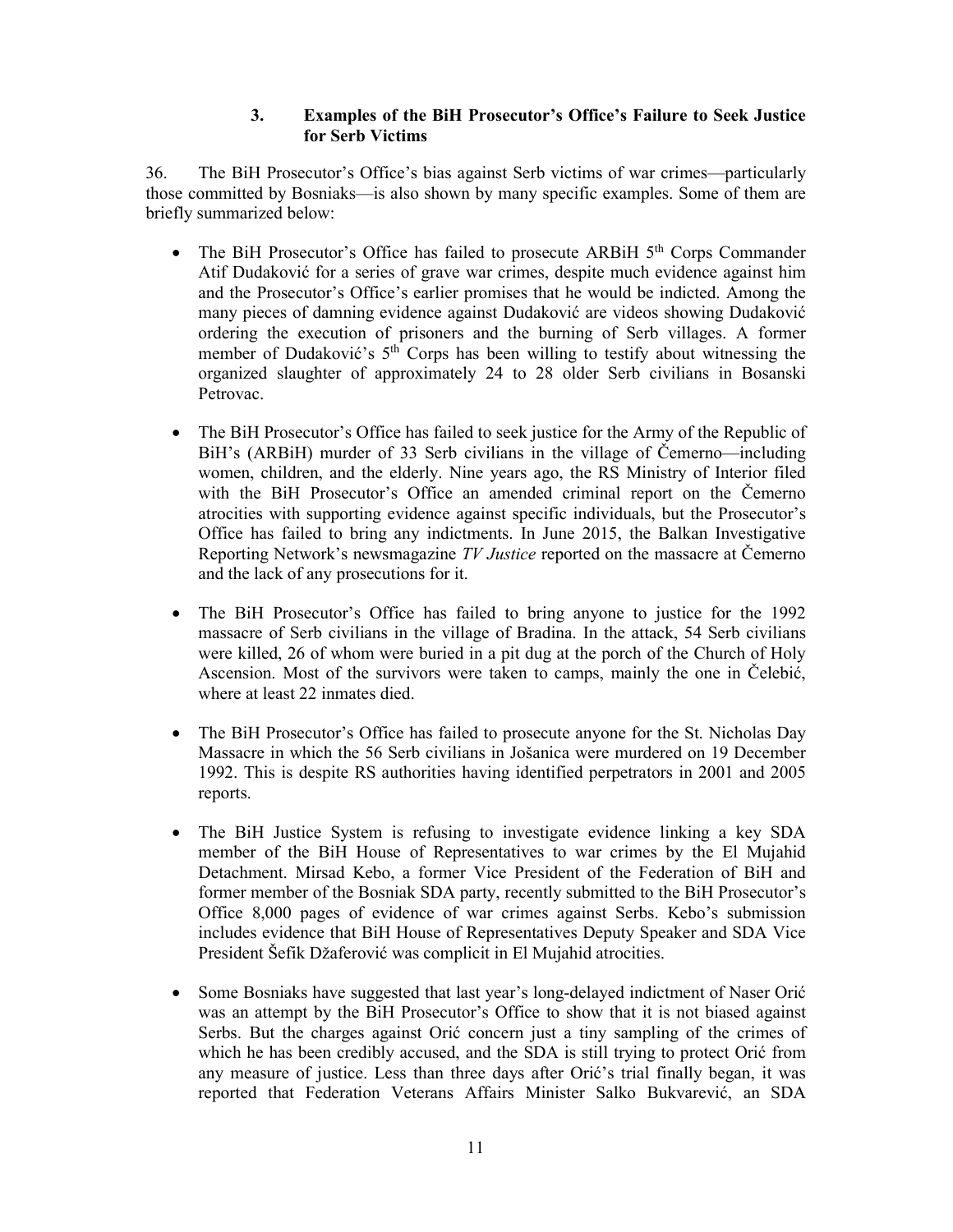member, had appointed Orić as his advisor despite—or perhaps because of—the fact that Orić is on trial for war crimes.

## **4. Criticism of the BiH Prosecutor's Office is growing.**

37. There is growing disquiet inside and outside BiH about the BiH Prosecutor's Office's performance in prosecuting war crimes. In an October 2015 interview, the chief prosecutor of the International Criminal Tribunal for the former Yugoslavia accused the BiH Prosecutor's office of failing to sufficiently prosecute war crimes, saying he was "not always convinced all of [the prosecutors] had the commitment to move war crime cases forward."12 In October, the Balkan Investigative Reporting Network (BIRN) reported that BiH faces "a lack of political support to prosecute high-level [war crimes] perpetrators and an apparent lack of will among prosecutors to indict."13 According to BIRN, the BiH Justice Ministry "said that the prosecution is wasting time on cases that, at a later stage, are transferred to the entities' judiciaries."<sup>14</sup>

38. A January 2016 analysis by the supervisory body that monitors implementation of BiH's War Crimes Strategy found that the BiH justice system had not come close to meeting the December 2015 deadline for completing the most complex war crimes cases.15 The analysis determined that the BiH Prosecutor's Office was still working on 346 of the most complex cases.16 The analysis criticized the BiH Prosecutor's Office for its failure to transfer more cases from the BiH level to Entity courts.<sup>17</sup>

39. Earlier this year, UK Judge Joanna Corner, on behalf of the Organization for Security and Cooperation in Europe (OSCE), began to conduct an analysis of the war crimes work of the BiH Prosecutor's Office. But the BiH Prosecutor's Office refused to give Judge Corner access to its investigations in order for her to conduct the analysis.<sup>18</sup> This adds to the BiH justice system's reputation for nontransparency.

## **B. Structured Dialogue**

## **1. RS's Continued Participation in Structured Dialogue**

40. The RS Government has continued to seek reforms to BiH's justice system through the EU's Structured Dialogue for Justice, which began in 2011, but progress continued to be slow during this reporting period because Bosniak officials have fiercely opposed necessary reforms.

41. There were signs of progress during the last half of 2015. On 13 July 2015, the participants in the Structured Dialogue agreed on a change of format that narrowed the Structured Dialogue sessions to EU officials and experts and ministers of justice of BiH, RS,

 <sup>12</sup> Denis Dzidic, *Brammertz Warns Bosnia Prosecution on Looming Deadline*, BIRN, 8 Oct. 2015.

<sup>13</sup> Marija Tausan, *War Crimes Case Backlog Overwhelms Bosnia*, BIRN, 23 Oct. 2015.

 $^{14}$  *Id.*.

<sup>15</sup> *Bosnian War Crimes Case Strategy 'Failing'*, BIRN, 29 Jan. 2016.

 $16$  *Id.* 

<sup>17</sup> *Id.*

<sup>18</sup> Denis Dzidic, *Bosnian Judiciary Closes War Crimes Files to OSCE*, BIRN, 4 Sept. 2015.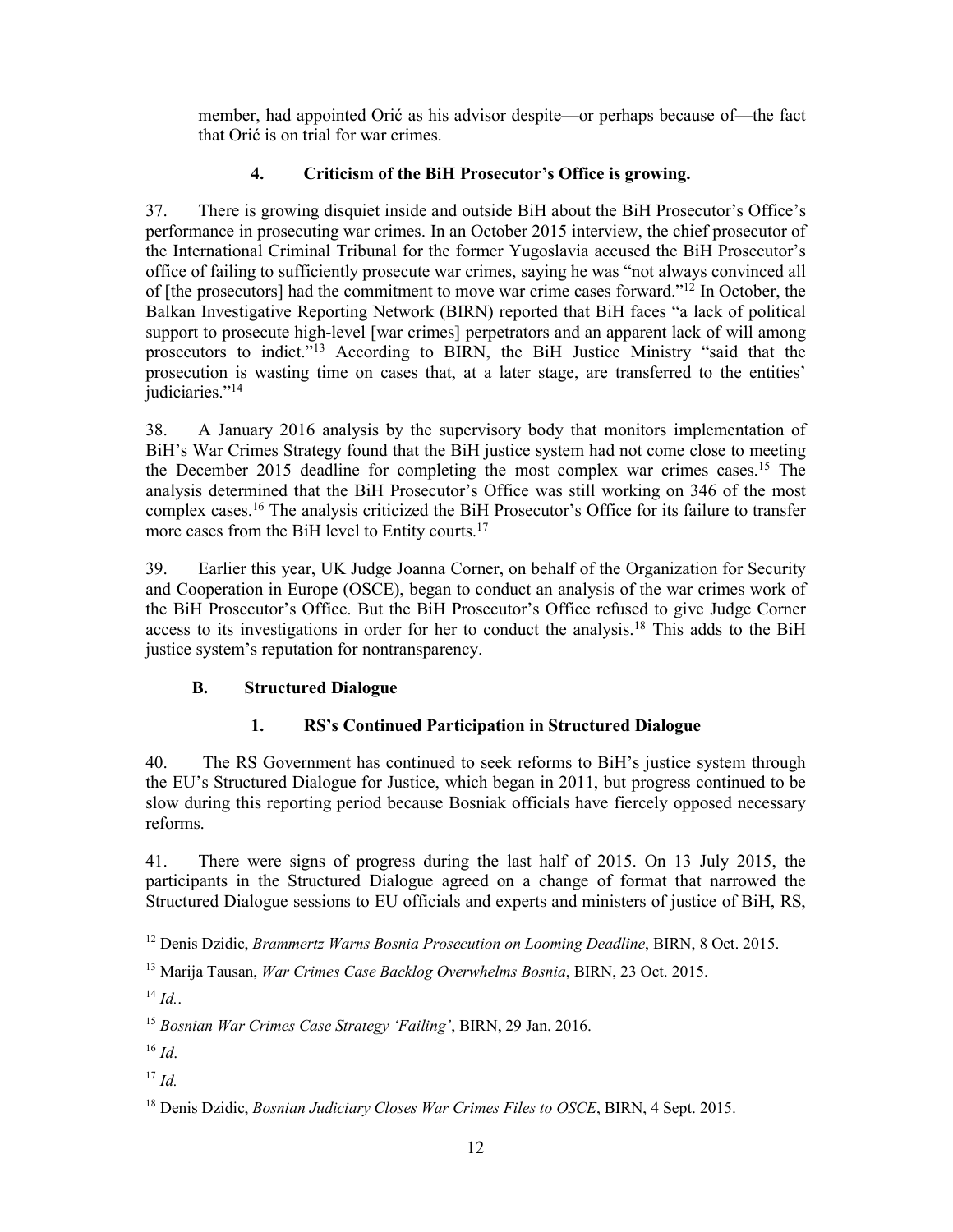and Federation, and the President of the Brčko District Judicial Commission, with a broader set of participants involved in working groups that support the Structured Dialogue's decision-makers.19 Subsequent to these changes participants in the Structured Dialogue signed a protocol in September establishing a framework for some much-needed judicial reforms. Among the important reforms foreseen in the protocol are changes to the laws on the BiH Court and Prosecutor's Office, the Criminal Code, and the Law on the High Judicial and Prosecutorial Council.

42. However, since the signing of the Protocol, Bosniak leaders have acted to stall further progress. In response to the Protocol, the Bosniak-led Court of BiH has sought to derail the agreed-to reforms. A key part of the reforms foreseen in the Protocol includes correcting the Court's ability to arbitrarily extend its own jurisdiction, which EU experts and officials have repeatedly made clear is contrary to EU standards. Despite consensus among the Ministers of Justice of BiH, the Federation and RS and the President of the Brčko District Judicial Commission, as well as the EU, that the extended jurisdiction practices of the BiH Court must be reformed, Bosniak officials oppose them. With respect to such reforms, the Bosniak President of the Court of BiH, Meddžida Kreso stated, "This cannot be allowed."<sup>20</sup> Since then, Judge Kreso and other Bosniak participants from BiH institutions have continued to denounce reform efforts. Despite these actions, the RS continues to participate in good faith in the Structured Dialogue and hopes that agreement can be reached soon on key reforms, including in particular on a new draft BiH Law on Courts. BiH's elected officials at all levels, with the EU's help, should push forward these reforms notwithstanding Bosniaks' interference.

## **2. Suspension of Referendum**

43. Last year, the RS National Assembly approved the holding of a referendum to give RS citizens an opportunity to register their views about measures unlawfully imposed on them by the High Representative, including the laws that established the BiH Court and Prosecutor's Office. However, the SDS and other opposition political parties in the RS failed to support the referendum. Consequently, in February 2016, the referendum was suspended. Although the referendum has been suspended, Republika Srpska is fully within its rights under the Dayton Accords and other applicable law to hold a referendum in the future if its judicial reform efforts continue to be blocked. In the meantime, the RS is working diligently on reforming the BiH justice institutions through the Structured Dialogue, as described above.

## **C. The Needed Reform of the BiH Constitutional Court**

44. The BiH Constitutional Court's November 2015 decision that the RS cannot celebrate the date of its founding highlights the serious need for reform of the Constitutional Court to restore the rule of law and confidence among BiH's Constituent Peoples. In the November decision, the court's three foreign judges aligned with the two Bosniak judges to outvote the majority of BiH judges (two Serb and two Croat judges) on political rather than legal

<sup>&</sup>lt;sup>19</sup> Members of the HJPC, BiH Court, BiH Prosecutors Office and other officials are not part of the Structured Dialogue, but may participate in working groups as requested by the Structured Dialogue members, where they are able to provide their views; however, they do not have decision-making competencies.

<sup>20</sup> Denis Dzidic, *Justice Reforms Fail to Halt Bosnian Serb Referendum*, BIRN, 14 Sept. 2015.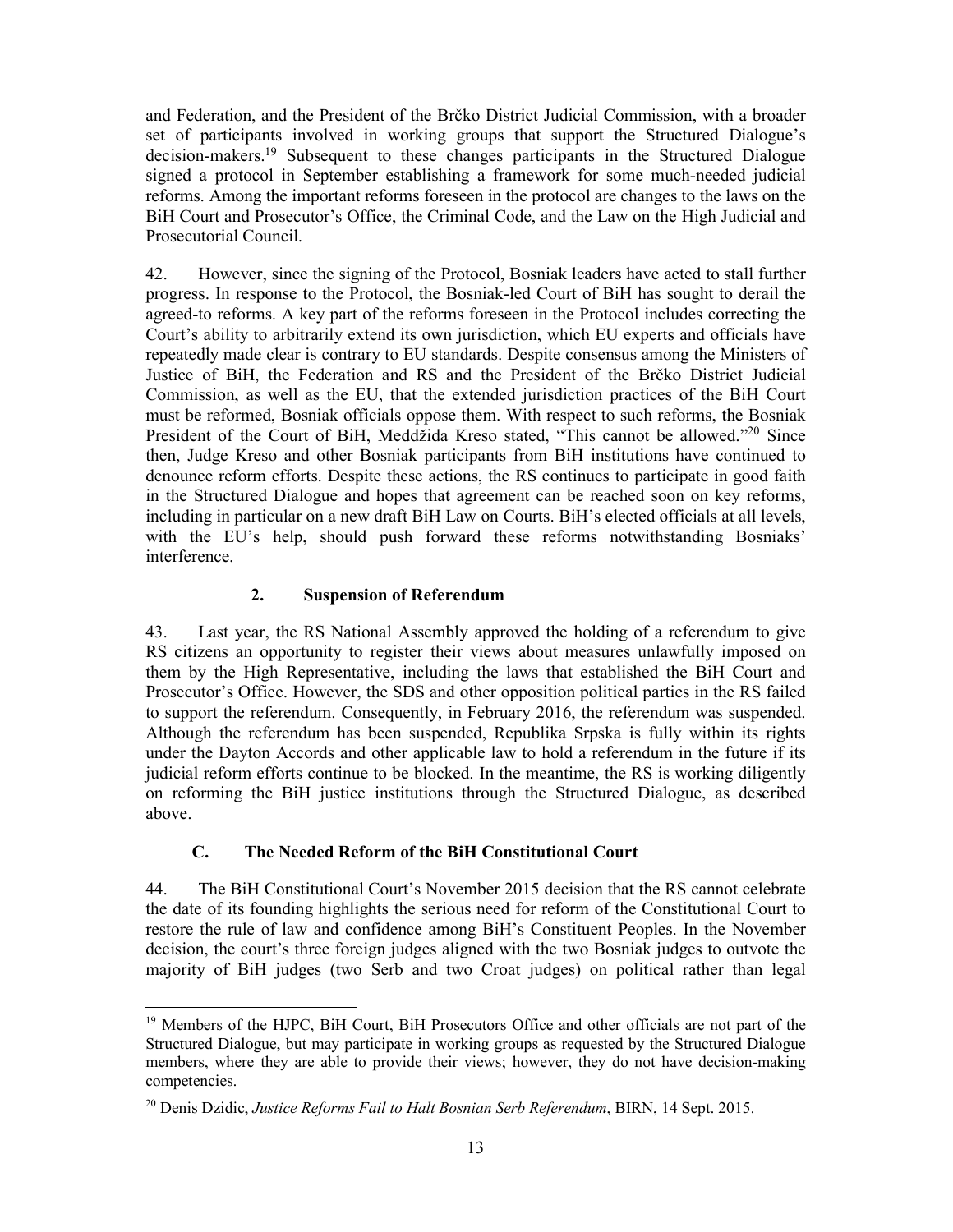grounds. The case was brought by one of the most divisive and powerful Bosniak politicians. Unfortunately, this is not an isolated incident but follows a long pattern of the court acting as a political instrument of the Bosniak parties and the High Representative. It is time for participation of foreign judges on the court to end, as should have happened 15 years ago according to the terms of the BiH Constitution.

## **1. Law does not support the Constitutional Court's majority decision on the RS National Day.**

45. The court's three foreign judges and two Bosniak judges held that commemorating 9 January, the date of the RS's founding, as a public holiday discriminates against members of non-Serb ethnicities; but, the decision has no legally defensible basis. The Court's finding of discrimination rests on the fact that 9 January, in addition to being the date of the RS's founding, is also the feast day of St. Stephen on the Serbian Orthodox calendar. Such a rationale would ignore relevant law and the practice of virtually all European states.

46. First, Republic Day is not a religious holiday. It celebrates the date on which the RS was founded, not St. Stephen. The fact that the RS happened to be founded on January 9, the feast day of St. Stephen, is coincidental and of no significance. Every day of the year is the feast day of at least one saint. The feast day of St. Stephen is just one of hundreds of feast days, and it is not a public holiday in Serbia.

47. Moreover, even if Republic Day really were a religious holiday, that would hardly render it unlawful discrimination. If Christian holidays were to be considered discriminatory, most public holidays in Europe would be wiped off the calendar. Christmas, for example, is a public holiday in every European state. St. Stephen's Day itself is observed as a public holiday in at least 22 European countries, under the name of St. Stephen's Day, Boxing Day, or Second Christmas Day.

48. High Representative Inzko's native Austria observes no fewer than ten Christian feast days as public holidays, including St. Stephen's day. The three foreign Constitutional Court judges who voted to bar Republic Day all come from European countries in which multiple Christian feasts are observed as public holidays. For example, Judge Constance Grewe's native German state of Baden-Württemberg celebrates nine Christian feasts as public holidays, including St. Stephen's Day. Germany, like most other European countries, has no public holidays for important feasts of Islam or other non-Christian religions.

49. The notion that religious holidays are discriminatory finds no support in European law. As a 2013 study by the European Parliament observes, "Several constitutional courts, in dealing with the supposedly discriminatory character of rules establishing Sunday and the most important festivities of the Christian religion as public holidays, have dismissed these cases, holding that a legislative choice as such is not unreasonable, having regard to the religious and historical traditions of each society, and to the fact that these festivities have acquired, over time, a secular meaning."21

50. In a joint declaration on 29 November 2015 (attached to this Report), high RS officials at both the BiH and Entity level—and representing all of the RS's major political parties—condemned the Constitutional Court's decision, demanded legislation at the BiH

 <sup>21</sup> *Religious practice and observance in the EU member states*, European Parliament Directorate-General for Internal Polices, 2013, at p. 13.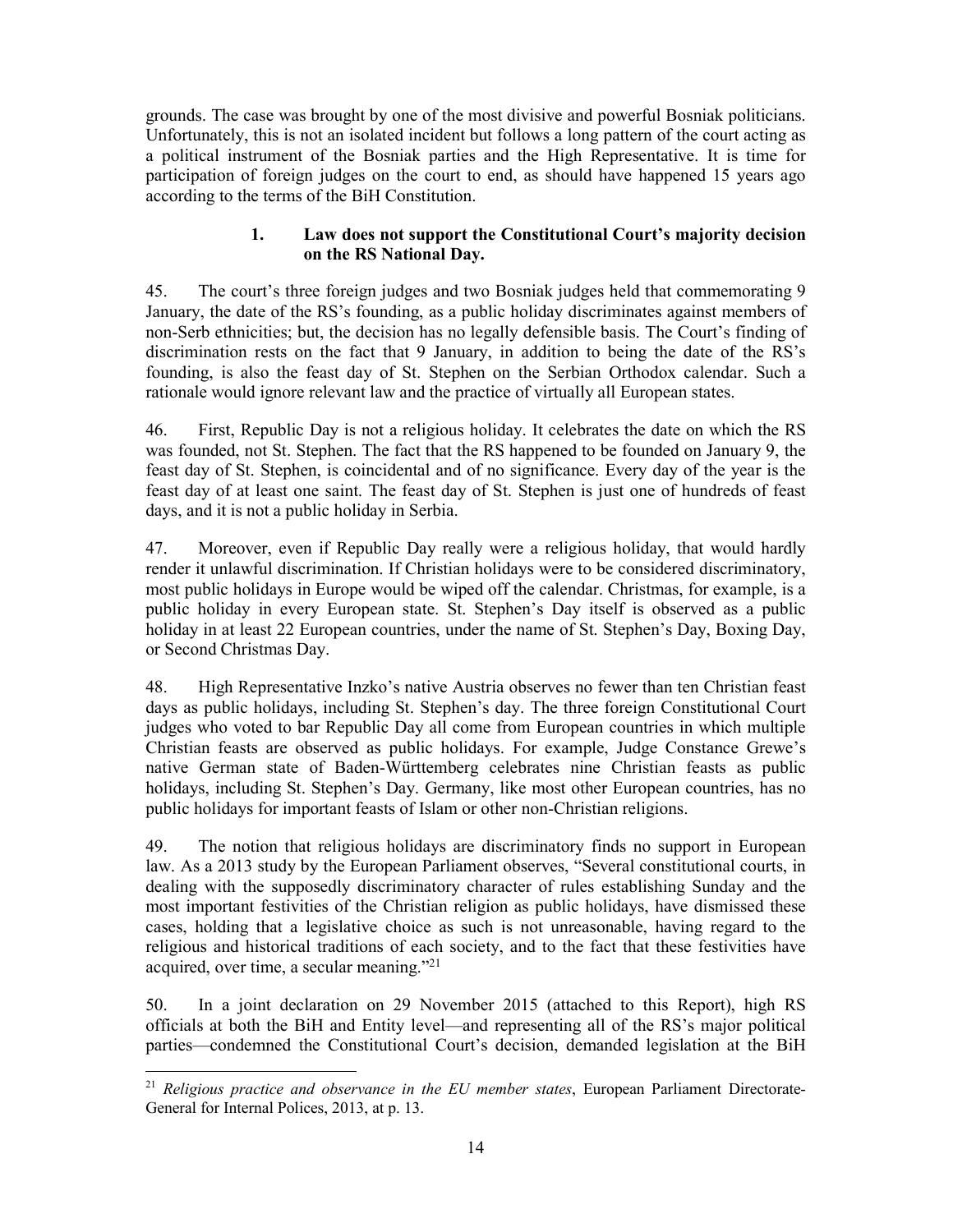level to reform the Constitutional Court within 120 days, and called for an RS referendum on the issue.<sup>22</sup> The joint declaration was signed by heads of the SNSD, PDP, DNS, SDS, and NDP political parties, RS President Milorad Dodik, RS Prime Minister Želјka Cvijanović, RS National Assembly Speaker Nedelјko Čubrilović, RS Council of Peoples Chairperson Nada Tešanović, RS Member of the BiH Presidency Mladen Ivanić, BiH House of Representatives Deputy Speaker Mladen Bosić, BiH House of Peoples Speaker Ognjen Tadić, and BiH Council of Ministers Deputy Chairman Mirko Šarović.

## **2. The Constitutional Court lacks legitimacy.**

51. The most precious asset of any court that exercises judicial review is public legitimacy. Without such legitimacy, the public will not accept court decisions that nullify legislation approved by democratically elected institutions. The BiH Constitutional Court will always suffer a legitimacy deficit as long as its membership includes judges who—in addition to lacking democratic legitimacy—are not even BiH citizens or speakers of the local languages. Worse still, they are not even appointed by any institution in BiH.

52. The Constitutional Court's legitimacy deficit is exacerbated by the alliance between the bloc of three foreign judges and the two Bosniak judges, which has often outvoted the majority of BiH citizens on the Court. Judge Constance Grewe, one of the current foreign members of the BiH Constitutional Court, has observed that "the group of international judges allied to one ethnic group can outvote the two others."<sup>23</sup> The ethnic group allied to the foreign judges is the Bosniaks. As *Balkan Insight* recently reported, "The three votes wielded by the foreign judges, together with the two Bosniak judges on the court, have often proved to be decisive, outvoting the two Serb and two Croat judges."24

53. The alliance between the foreign and Bosniak judges has resulted in many of the Constitutional Court's most ill-reasoned decisions, handed down over the objections of the four Croat and Serb judges. The Constitutional Court's Republic Day decision is just the latest example of the alliance of foreign and Bosniak judges turning the Court into a political instrument of the Bosniak parties.

54. Another prominent example is the Court's 5-4 decision upholding the High Representative's creation of the Court of BiH, despite that court's manifest unconstitutionality. As the International Crisis Group recently wrote, the BiH Constitution "allotted judicial matters to the Entities, apart from a state Constitutional Court."25 Four out of the six judges from BiH rightly found the law unconstitutional. The law was only upheld because the three foreign judges voted as a bloc, along with the two Bosniak judges, to protect the High Representative's creation.

<sup>&</sup>lt;sup>22</sup> Joint Declaration of Political Leaders from Republika Srpska, 29 Nov. 2016.

<sup>23</sup> Constance Grewe and Michael Riegner, *Internationalized Constitutionalism in Ethnically Divided Societies: Bosnia-Herzegovina and Kosovo Compared*, MAX PLANCK YEARBOOK OF UNITED NATIONS LAW, Vol. 15, p. 42.

<sup>24</sup> Rodolfo Toe, *Bosnian Croats, Serbs Unite Against Foreign Judges*, BALKAN INSIGHT, 2 Dec. 2015.

<sup>25</sup> International Crisis Group, *Bosnia's Future*, 10 July 2014, p. 27.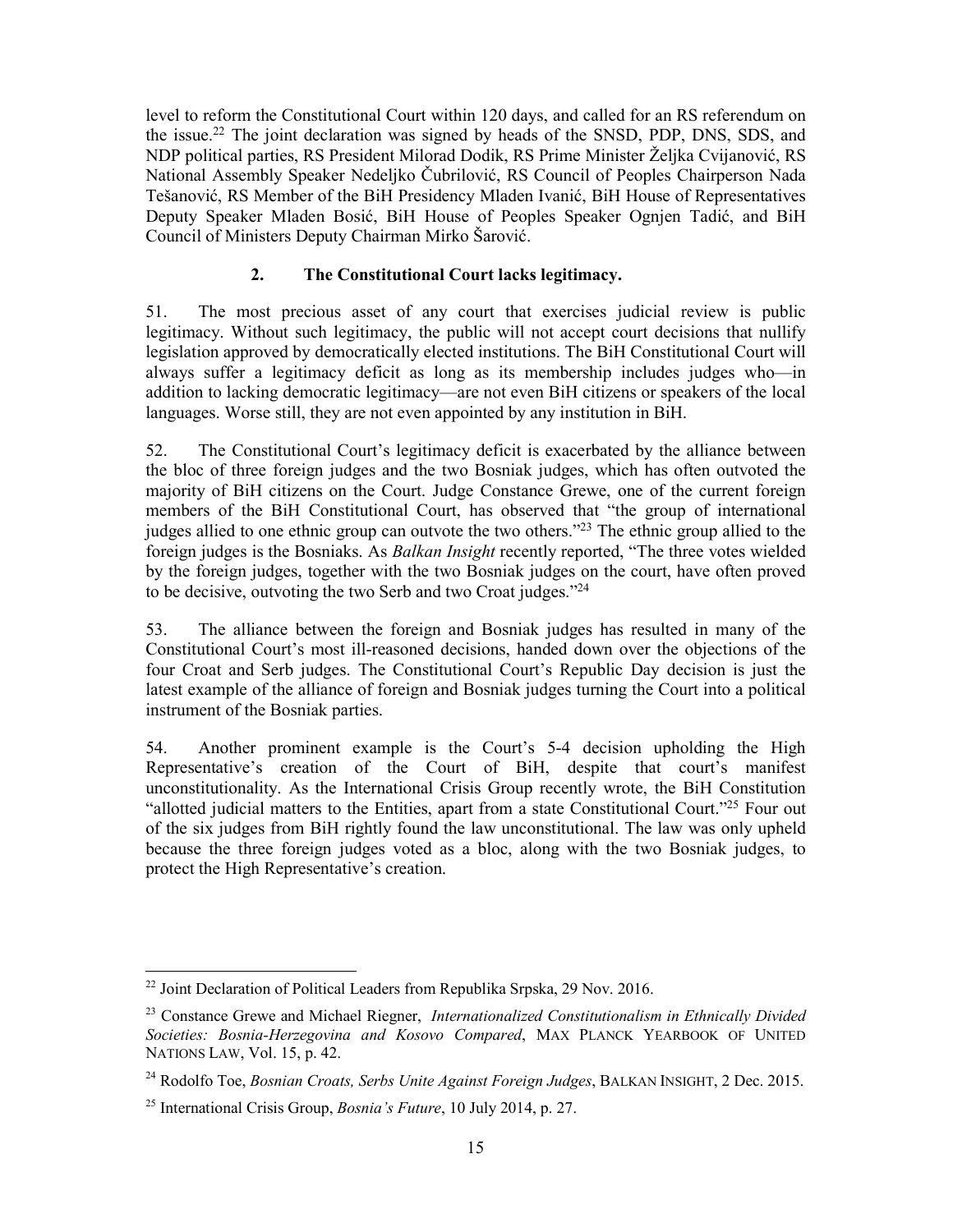55. The International Crisis Group has explained, "The BiH Constitutional Court has repeatedly ordered the RS to amend its constitution over the objections of both Serb (and, often, both Croat) judges . . . . "<sup>26</sup>

56. The Constitutional Court's legitimacy is also undermined by the foreign judges' lack of independence from the High Representative. One of the foreign judges that voted to uphold the High Representative's creation of the Court of BiH, Austrian professor Joseph Marko, later admitted that there was a "tacit consensus between the Court and the High Representative that the Court . . . *will always confirm the merits of his legislation* . . . ."27 A 2010 study of the Constitutional Court called it the "usual practice" for the Constitutional Court to "seek the opinion of the High Representative prior to making a decision."28

57. Perhaps the clearest example of the High Representative's pervasive interference with the Constitutional Court is the High Representative's standing order that the Court must not challenge any of the High Representative's decisions. After a 2006 Constitutional Court verdict held that individuals must have an opportunity to appeal extrajudicial punishments decreed by the High Representative, the High Representative responded by handing down a decree nullifying the court's verdict. The decree, which remains in effect today, also banned any proceeding before the Constitutional Court or any other court that "*takes issue in any way whatsoever with one or more decisions of the High Representative*."29

58. As recently as October 2015, the High Representative went so far as to declare itself, and not the court, as the final interpreter of the Constitution.

59. The collusion between the High Representative and the foreign judges has caused the Court to become a political body that upholds the High Representative's decisions and policies. The Bosniak and foreign judges often vote as a bloc to overrule the Serb and Croat judges. Because the High Representative's decisions and policies have favored Bosniak interests, the Court has become an instrument that protects their interests, to the detriment of the other Constituent Peoples.

60. In the aftermath of the Constitutional Court's Republic Day decision, the High Representative publicly defended the role of the Constitutional Court's foreign judges, and this is not surprising given their subservience to his office.

61. The Constitutional Court's legitimacy deficit, particularly among the Serb and Croat peoples, is one reason why many of its decisions have never been implemented. In his most recent report to the UN Security Council, the High Representative complained of what he called the "persistent failure by authorities at various levels in Bosnia and Herzegovina to implement numerous past decisions of the BiH Constitutional Court." Most prominently, the

 <sup>26</sup> International Crisis Group, *What Does Republika Srpska Want?*, 6 Oct. 2011, p. 16.

<sup>&</sup>lt;sup>27</sup> JOSEPH MARKO, FIVE YEARS OF CONSTITUTIONAL JURISPRUDENCE IN BOSNIA AND HERZEGOVINA, European Diversity and Autonomy Papers (July 2004) at 17 and 18 (emphasis added).

<sup>28</sup> Christian Steiner and Nedim Ademovic, *Constitution of Bosnia and Herzegovina Commentary* (2010), p. 821.

<sup>&</sup>lt;sup>29</sup> Office of the High Representative (OHR), Order on the Implementation of the Decision of the Constitutional Court of Bosnia and Herzegovina in the Appeal of Milorad Bilbija et al, No. AP-953/05, March 23, 2007 (emphasis added).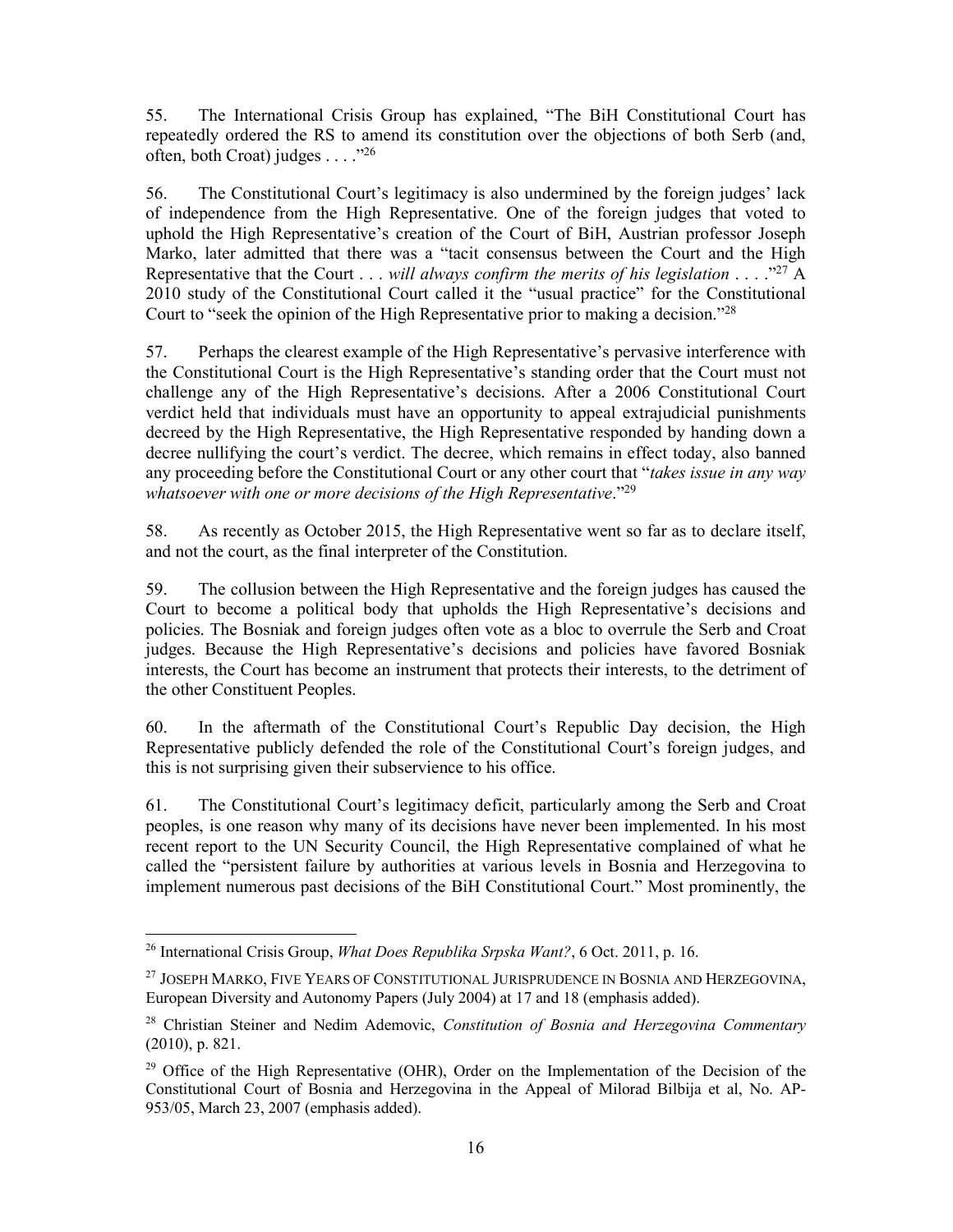Constitutional Court's 2010 decision declaring the Mostar electoral system unconstitutional remains to be implemented.

62. The presence of foreign judges on the Constitutional Court is an affront to BiH sovereignty. Even one of the current foreign judges, Judge Grewe, admits that the presence of foreign judges "can be seen as an intrusion into the national affairs" or "as an attempt at supervision."<sup>30</sup> That is exactly what it is.

## **3. All RS Leaders at the Entity and BiH level have expressed support for ending the role of foreign judges.**

63. No other sovereign state in the world has seats on its constitutional court reserved for foreign judges, let alone judges appointed by a foreign court without any requirement of domestic consent. The foreign judges were a transitional measure that was never intended to be in place for the long term. Thus, the BiH Constitution authorizes the Parliamentary Assembly to pass a new law replacing the foreign judges five years after their initial appointment, which occurred in 1996.<sup>31</sup>

64. The 29 November 2015 joint declaration of political leaders from the RS, signed by, among others, the RS Prime Minister, the RS Member of the BiH Presidency, and the Deputy Chairman of the BiH Council of Ministers, demands that BiH enact legislation to reform the Constitutional Court, including through the abolition of foreign judges.

65. All of the Serb and Croat political parties in BiH are united in support of replacing the foreign judges on the Constitutional Court with BiH citizens.<sup>32</sup> As the president of the Croat National Council, which represents all of the Croat parties, recently said, "Twenty years after the war, Bosnians are ready to take full control of this court." Unfortunately, the main Bosniak party is refusing to reform the Constitutional Court by passing a new law because it does not want to break up the alliance of Bosniak and foreign members that controls it.

66. This section has addressed three longstanding and systemic problems of the BiH-level judicial and prosecutorial system that threaten stability and sustainability of BiH. Correction of these defects is particularly essential because each of them reflects the deeply embedded practice of discrimination against the Serb and Croat Constituent Peoples. Such entrenched discrimination is deeply damaging to the stability of BiH and the ability to reach consensus on BiH government reform. When such discrimination is supported by powerful elements of the international community, the sustainability of BiH is further strained. These problems are: continued Bosniak refusal to investigate and prosecute war crimes committed against Serbian and Croatian victims; Bosniak refusal to agree to reform the Law on Court of BiH to correct the arbitrary and politically oriented assertion by the BiH Court and Prosecutor of jurisdiction over Entity criminal law; and presence of politically influenced foreign judges on the Constitutional Court. A recent decision of the European Court of Human Rights highlighted abuses in the BiH prosecution of war crimes. EU recommendations support the need for reform of the Court of BiH's assertion of extended criminal jurisdiction. The aberration,

 <sup>30</sup> Constance Grewe and Michael Riegner, *Internationalized Constitutionalism in Ethnically Divided Societies: Bosnia-Herzegovina and Kosovo Compared*, MAX PLANCK YEARBOOK OF UNITED NATIONS LAW, Vol. 15, p. 41.

 $31$  BiH Constitution, Art. VI $(1)(d)$ .

<sup>32</sup> Rodolfo Toe, *Bosnian Croats, Serbs Unite Against Foreign Judges*, BALKAN INSIGHT, 2 Dec. 2015.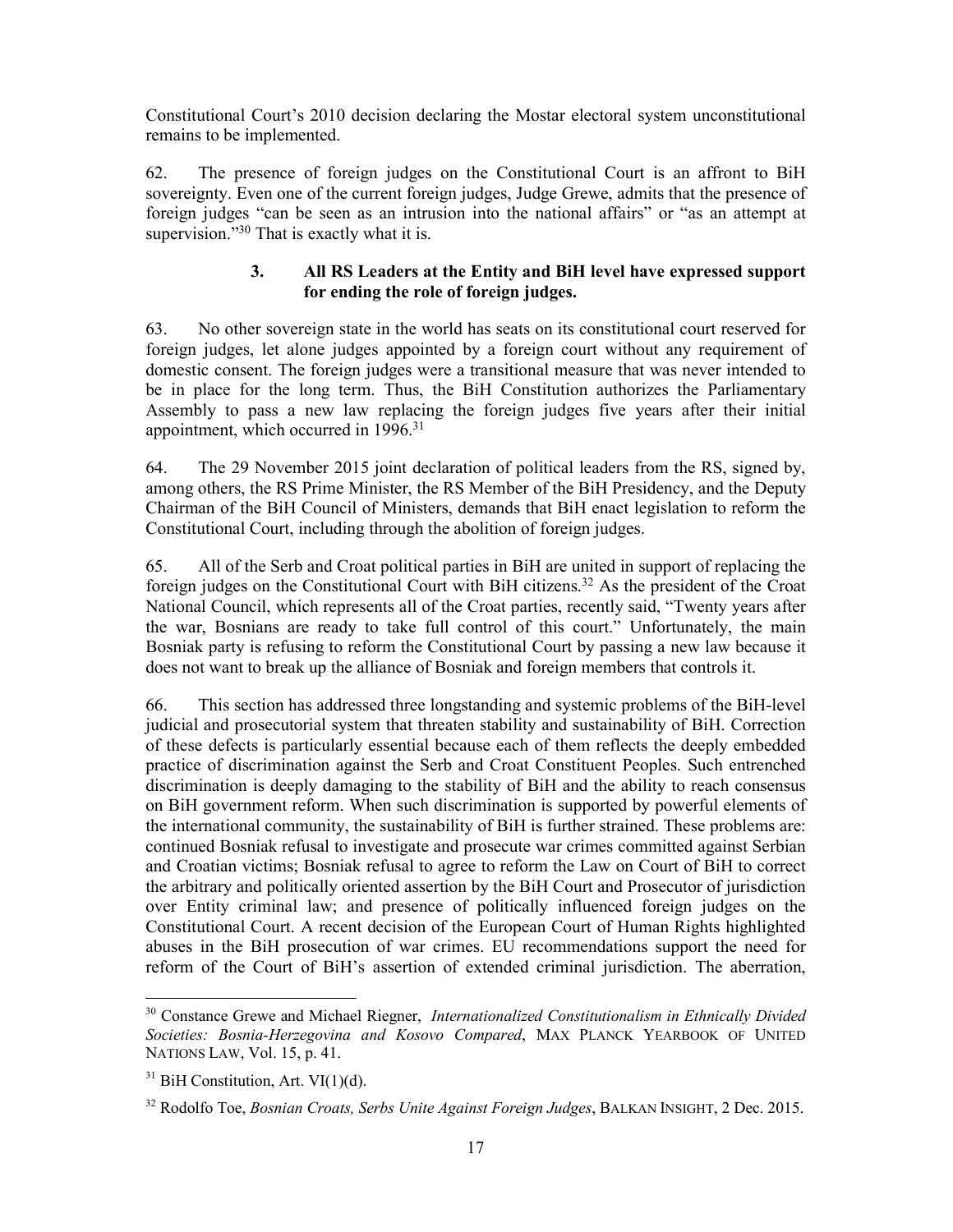compared with all European states, of inclusion of foreign judges on the BiH Constitutional Court is obvious.

## **III. BiH justice institutions are abusing their power to support certain political parties.**

67. This section addresses another dangerous failure of the BiH justice system, the abuse of prosecutorial power by political parties to attack political rivals. This form of abuse poses serious and immediate danger to respect for the rule of law and to the safety and security of citizens throughout BiH. The Chief Prosecutor, grossly abusing his legal authority, is engaged in a campaign to attack political competitors and enemies of the SDA and SDS. Regrettably, rather than seeking to control prosecutorial abuses, the BiH Court has threatened those raising legitimate criticisms with legal sanctions. An important reason that Bosniak leaders oppose reform of the BiH judiciary in the Structured Dialogue, particularly reform of the Court of BiH's practice of extended criminal jurisdiction, is that such reforms (which are supported by the EU) would curtail the ability of the Prosecutor to abuse his power for political purposes. So far, the High Judicial and Prosecutorial Council has remained silent rather than fulfilling its responsibility to take disciplinary action against these unlawful acts of prosecutors and judges.

68. Several investigations have been conducted for political purposes against members of the BiH Parliamentary Assembly with regard to decisions of this parliamentary body (e.g., an investigation arising from the failure to execute the Constitutional Court's decisions with regard to the Single Reference Number Law, an investigation arising from the failure to execute the European Court of Human Rights' decision in *Sejdić-Finci*, an investigation with regard to the population census in BiH, an investigation concerning the ratification of the Border Treaty between BiH and Montenegro, an investigation of the voting results with regard to a decision on an employment status of a member of the Parliamentary Assembly). All these investigations were conducted to exert pressure over the legislative body to make decisions advocated by the major Bosniak party.

#### **A. SIPA's Director was forced from office using dubious charges after SIPA arrested a powerful Bosniak politician.**

69. On 19 July 2013, BiH's State Investigation and Protection Agency (SIPA) arrested Šemsudin Mehmedović, an SDA member of the BiH House of Representatives, in connection with war crimes against Serb civilians. Since the arrest, the BiH Prosecutor's Office, abetted by the Court of BiH, has successfully used the criminal justice system to attack and push aside SIPA Director Goran Zubac. Soon after Mehmedović's arrest, the BiH Prosecutor Office's website began to feature threats and virulent attacks against Zubac. Mr. Zubac was accused of and convicted for the failure to act and provide assistance with regard to policing tasks that were not within the SIPA's purview. Also, SIPA agents are not trained in anti-riot actions. No investigation was conducted against the authorized persons or agencies that had the responsibility to act in these cases, including the cantonal police of Tuzla, Zenica and Sarajevo and the FBiH Police Administration. By contrast, last year SIPA and the BiH Chief Prosecutor failed to identify persons responsible for the attack against Serbia's prime minister, Mr. Vučić, at the Memorial Centre in Potočari, Srebrenica, where the members of the Directorate for the Coordination of Police Bodies were responsible and competent for securing the public gathering there.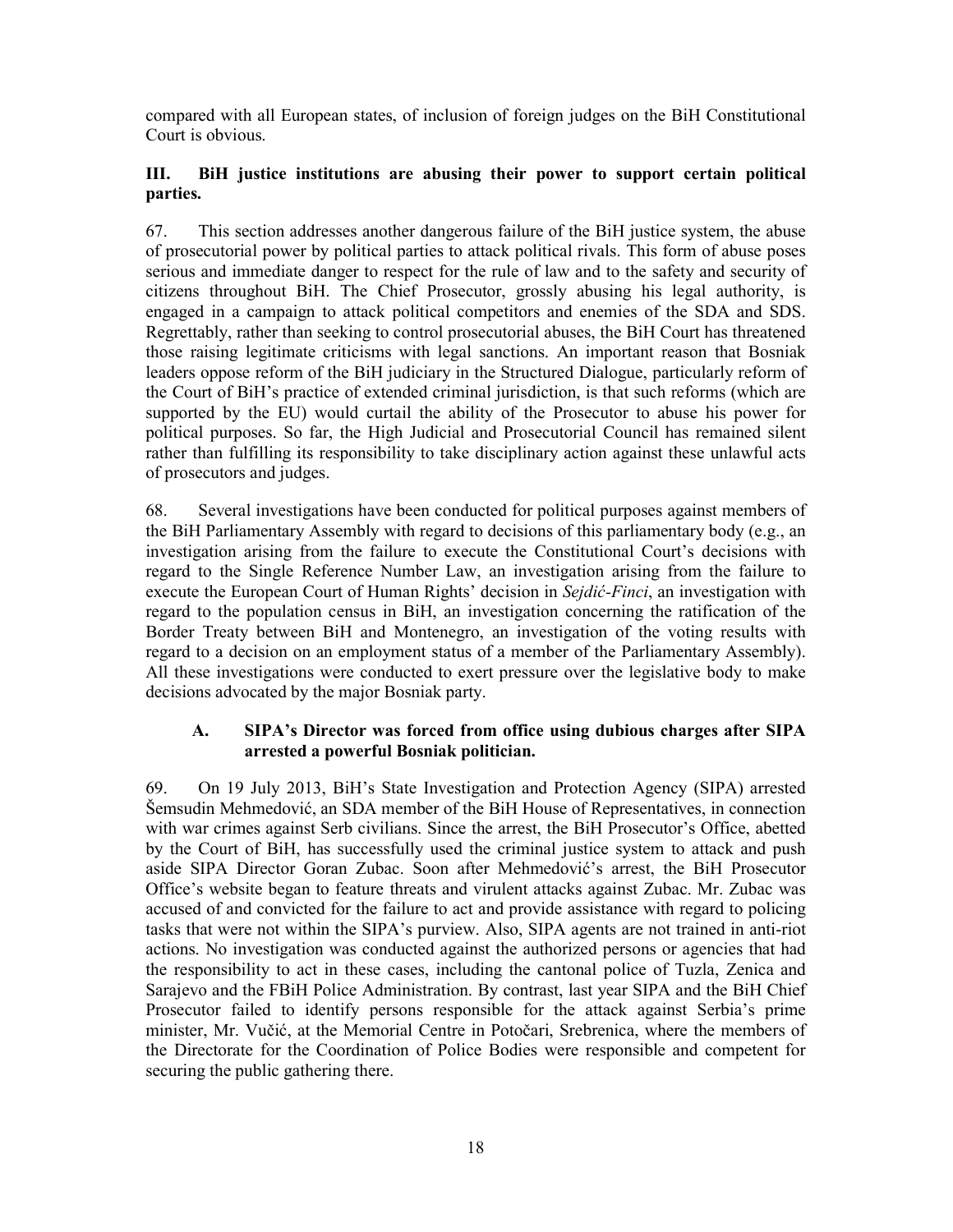70. In June 2014, the BiH Prosecutor's Office issued a baldly political indictment of Zubac based on the allegation that he failed to prevent damage to government buildings during the February 2014 unrest in FBiH cities.<sup>33</sup> As if to remove all doubt as to the political nature of the indictment against Zubac and Bosniak influence over the Prosecutor's Office, the Bosniak member of the BiH Presidency, Bakir Izetbegovic, in August 2014 said "[w]e will likely send [Zubac] to prison."<sup>34</sup> The Court of BiH issued and confirmed a verdict on the dubious charge, sentencing Zubac to one year's probation. In August 2015, the BiH Council of Ministers removed Zubac from office based on his conviction.

71. During the criminal proceedings against Zubac, the BiH security minister and chief prosecutor exerted significant pressure upon the Independent Police Board and the Commission for Verification of Access to Confidential Information to remove Mr. Zubac from his position as SIPA director. Since these bodies refused to remove the SIPA director before the court decision became effective, at a session of the BiH Council of Ministers, the security minister reported that the chair of the Commission, a high ranking officer of the Armed Forces, had resigned his chairmanship and asked the defense minister to nominate a new candidate. When it was found out that there was no resignation whatsoever, Defense Minister Pendeš publicly spoke about this attempt of deceit only to be accused of abusive practices in the BiH Defense Ministry while she was the deputy minister there (an acquittal was issued by the Court of BiH in this case).

#### **B. With its newly appointed director, SIPA has commenced a series of provocative armed raids on police stations and commercial facilities in the RS in coordination with the BiH Court and Prosecutor's Office.**

72. The relationship between RS and BiH-level law enforcement agencies has long been one of professionalism and mutual respect. The RS Ministry of Interior has made it a priority to build even stronger collaboration with SIPA and other law enforcement agencies in BiH. In July 2015, RS Interior Minister Dragan Lukač and Federation Interior Minister Aljoša Čampara signed a memorandum on strengthening police cooperation, including through the formation of joint investigative teams. Minister Lukač signed the memorandum strengthening police cooperation between the RS MoI and Brčko District Police and initiated and held in Banja Luka a number of meetings with ministers and heads of police agencies from all levels in BiH with a view to improving mutual cooperation. But with the appointment of a new SIPA director aligned with the SDS opposition party in the RS, cooperative and productive relationships have been sacrificed to political gamesmanship.

73. According to *Balkan Insight*, just 11 days after appointment of the new, SDS-aligned SIPA chief, military uniformed, masked SIPA officers, armed with automatic weapons, raided a bank in the RS. *Balkan Insight* reported: "The police did not specify the exact objectives of the raid. However, the timing coincided with the decision of the main opposition party in Republika Srpska, the Serbian Democratic Party, SDS, to accuse the President of the entity, Milorad Dodik, the administration of Pavlovic Banka, and the director of the Banking Agency of Republika Srpska . . . of numerous crimes including corruption."35

 <sup>33</sup> Denis Dzidic, *Bosnia Investigative Agency Chief's Protest Charge Confirmed*, BALKAN INSIGHT, 20 June 2014.

<sup>34</sup> *Izetbegovic: SDA must "win well" in elections*, OSLOBOĐENJE, 27 Aug. 2014.

<sup>35</sup> Rodolfo Toè et al, *Bosnian Police Raid Bank Linked to Dodik*, BALKAN INSIGHT, 18 Nov. 2016.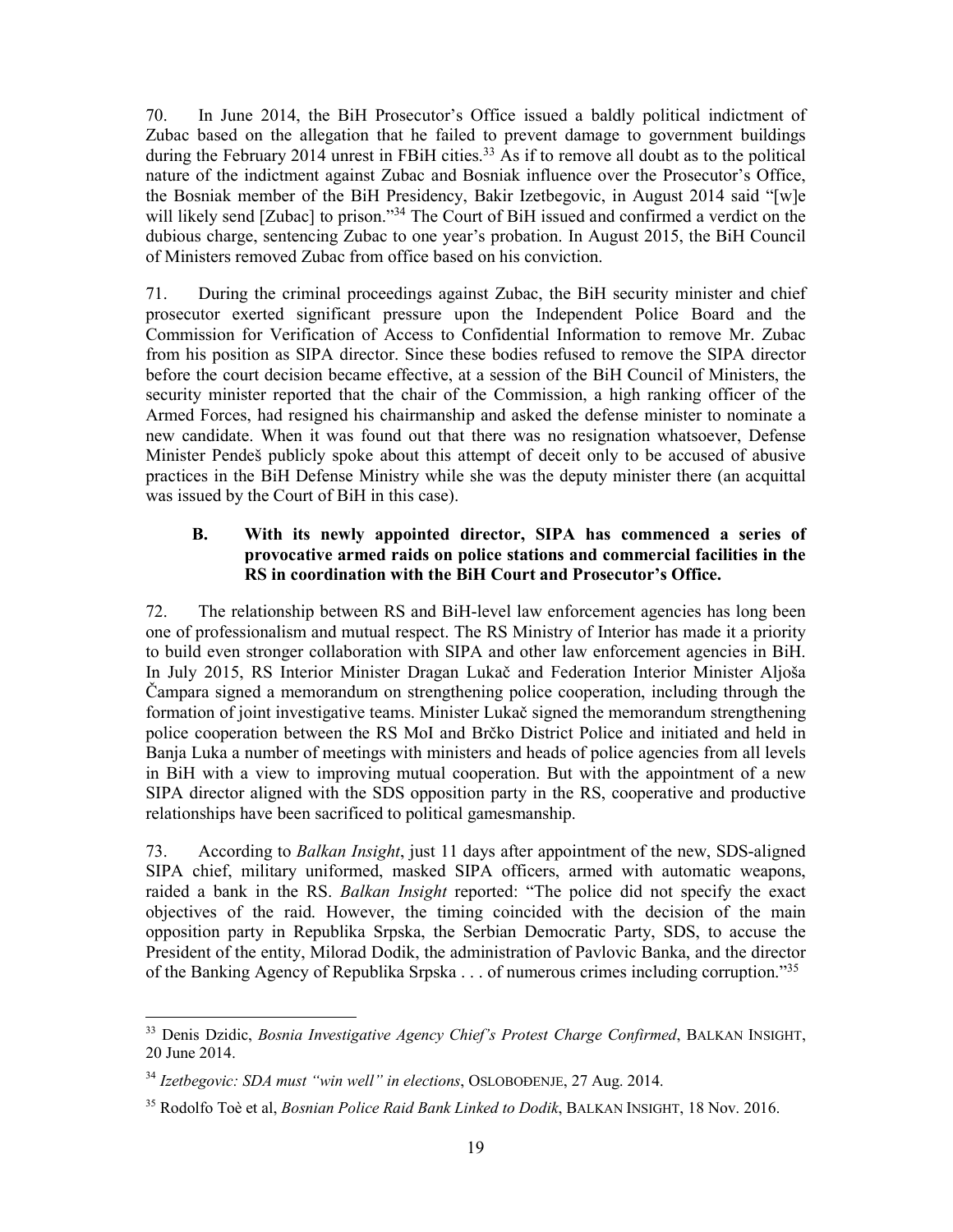74. Next, in December 2015, the Court of BiH granted an extraordinary order sought by the BiH Prosecutor's Office for armed SIPA officers to conduct a nighttime raid on an RS police station, without any warning to RS officials. The raid was wholly unnecessary. There was no exigency to justify the raid; it was merely to collect evidence in a decades-old war crimes investigation. RS police would have readily provided SIPA with any available evidence at the police station had they been asked. The raid upset the professional and respectful relations that RS police and SIPA have long maintained and undermined the interagency cooperation that is essential to investigating war crimes, organized crime and corruption. Although the BiH chief prosecutor and SIPA are aware of the fact that the RS MoI's archives from the war period are available, they often opt for seeking warrants from the Court of BiH to search the premises of police stations under the pretext that RS MoI members, with whom they have cooperated in many cases, conceal war crime evidence. In this specific case, a building was searched that was built after the war at the same location as the previous police station, which was burned down, together with its archives, in a fire towards the end of the war in 1995. Thus, there was no evidence of war crimes that could have been concealed. Such searches are used to seize documentation that has no direct reference to the war crimes in question, which jeopardizes the protection of personal and confidential information and thus violates the international conventions BiH has ratified, including those protecting human rights.

75. Despite the provocative nature of SIPA's actions, the RS police station provided SIPA access to its facilities. The RS Government, however, informed BiH-level judicial officials that it would no longer cooperate with the BiH Court, Prosecutor's Office or SIPA until a new agreement could be reached on the procedures and modalities for collaboration. A new agreement was adopted, essentially accepting a draft prepared by SIPA. Unfortunately, SIPA has continued provocative actions in the RS despite the agreement.

76. A recent example illustrates the refusal of SIPA to observe the cooperation agreement and the use of SIPA for obvious political purposes. On 31 March, masked SIPA officers armed with automatic weapons raided the RS Banking Agency and the RS Investment-Development Bank, arresting several banking officials and seizing documents. Advance notice was given to the media, and these operations were widely covered by press and TV. SIPA even published on its website the TV coverage. As SIPA press releases acknowledged, the offense upon which the raids were based involved a 2014 bankruptcy of a private bank soon after the death of the bank's owner. The search was preceded by a months-long investigation conducted by the RS MoI under the supervision of the District Prosecutor's Office in Bijeljina and SIPA, and overseen by the BiH Chief Prosecutor, in which the trustee ensured full access to the bank's documentation. It should be noted that such a search may jeopardize the operations of the bank and the banking system as a whole and lead citizens to doubt the safety of their personal financial and business-related information. This is best borne out by the case of Pavlović Bank, which is a private bank of a U.S. citizen of Serb background; due to the search and apprehension of the bank's management and owner, the bank saw a significant run on deposits. It is difficult to believe that it was necessary for masked officers armed with automatic weapons needed to arrest officials who go to work every day in the same place because of possible involvement in a well-known bankruptcy occurring two years ago. Publicity released by SIPA noted that the deceased owner of the bank had been a member of the RSNA belonging to the largest party in the RS. After the theatrics, those arrested were released shortly thereafter because the court determined there was no legal basis for their continued detention. Such conduct is a strong demonstration of the BiH Prosecutor's use of the BiH-level justice agencies to achieve political objectives even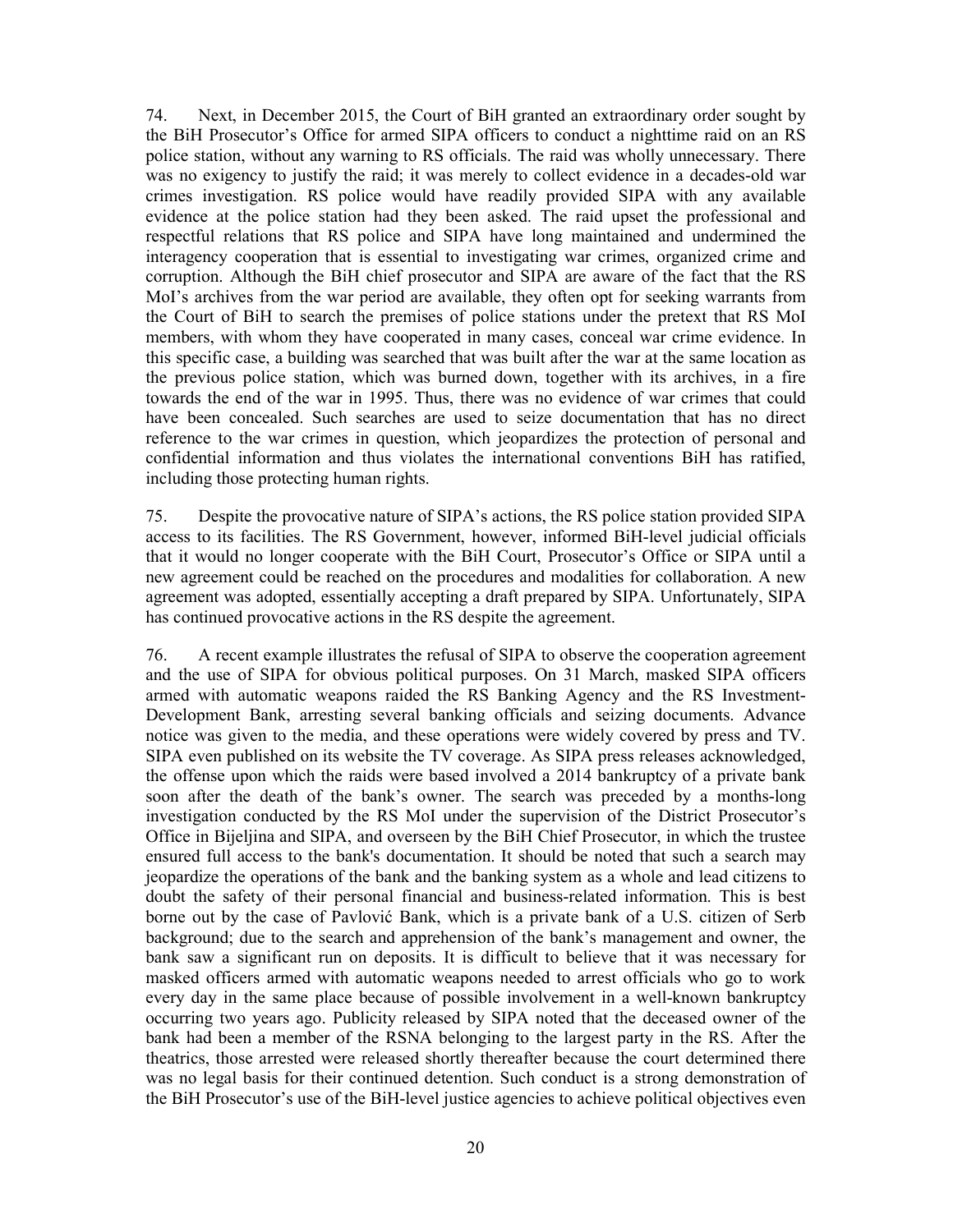at the cost of severe damage to the interagency cooperation among police and prosecutorial agencies upon which effective law enforcement depends.

## **C. Attacks on BiH and RS Institutions**

77. In addition to the recent actions of the BiH Prosecutor and SIPA directed against the RS and its largest party, described above, there have been other politically motivated arrests, detention and harassment of senior BiH government and political party officials. The arrest and detention of SBB party President Fahrudin Radončić, former BiH Ministry of Security director Bakir Dautbasic, and some of their associates follow a familiar pattern. A legitimate investigation of suspected criminal actions which could have been handled quietly and cooperatively was instead effected by highly publicized arrests conducted by armed and masked SIPA agents on a surprise basis with no advance warning except, apparently, to the press and certain political leaders who announced the raids in a press conference almost before they occurred. Though wrongly described as actions to combat corruption, these actions instead fall within the long pattern of ethnic discrimination and abuse of authority to support certain political parties by BiH-level prosecutors and courts.

78. In response to understandable criticism of such action, including by attorneys for those under investigation, the BiH Prosecutor's Office has threatened individuals with severe sanctions.<sup>36</sup> The BiH Prosecutor's Office also called for a member of the HJPC to be dismissed on the basis of comments on a case.  $37$ 

79. Illegal and highly political actions of BiH prosecutors are unfortunately all too common. The pattern is always the same. A political figure is accused and prosecuted for offenses that the prosecutor cannot prove or over which the BiH Court lacks jurisdiction. There is much negative publicity created about the accused and lengthy proceedings which interfere with the official's ability to perform his duties, cause personal embarrassment and impose the expenses of defense. There are immediate demands from political opponents and some in the international community that the accused be dismissed from office pending the final outcome of proceedings. Finally, all charges are dismissed for lack or jurisdiction or lack of proof.

80. The 2013 arrest and detention of Federation President Zivko Budimir, along with four members of his staff and associates, on dubious substantive and jurisdictional grounds is a recent example. The case against President Budimir was ultimately dismissed for lack of jurisdiction.

81. In early 2006 Mirko Sarovic, currently BiH Minister of Foreign Trade and Economic Relations, was charged with abuse of office and other crimes alleged to have been committed between 1998 and 2002 when Sarovic was RS Vice President and then President. He was acquitted of all charges in October 2006. In 2005 and again in 2009, current BiH member of the Presidency Dragan Čović was charged with abuse of office and other crimes. After lengthy proceedings in both cases, Mr. Čović was acquitted of all charges. In both cases, these elected senior officials were effectively removed from office before the final outcome.

 <sup>36</sup> BiH Prosecutor's Office, DEMANT TUŽILAŠTVA BOSNE I HERCEGOVINE, 15 Feb. 2016.

<sup>37</sup> BiH Prosecutor's Office, KOLEGIJ SVIH TUŽILACA TUŽILAŠTVA BiH TRAŽI SMJENU I SANKCIONISANJE POTPREDSJEDNICE VSTV-a RUŽICE JUKIĆ ZBOG NEPRIMJERENIH ISTUPA PROTIV PRAVOSUDNE ZAJEDNICE I TUŽILAŠTVA BiH, 16 Feb. 2016.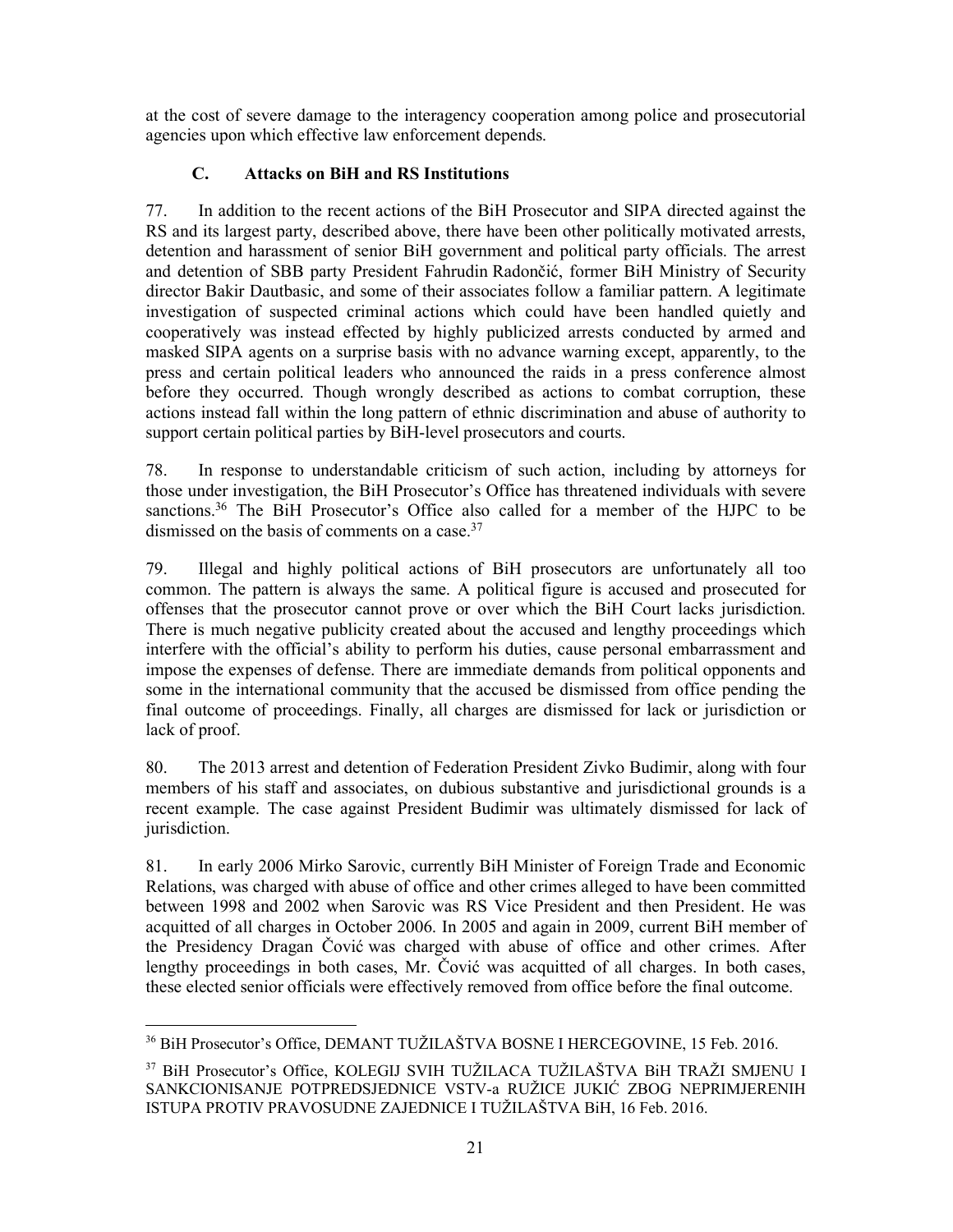## **D. Undermining the Fight against Terrorism**

82. The BiH Court and Prosecutor's destruction of credibility and waste of resources in pursuing political enemies has weakened the ability of BiH to respond to the terrorist threat to BiH and the Balkan region. The recent attacks in Paris and Brussels make clear that BiH is at risk as a result of its permissive policies toward existing radical groups such as the one that planned and facilitated an attack on the U.S. Embassy in Sarajevo.<sup>38</sup> As well-understood, past terrorist attacks in Europe and the U.S. have involved terrorists with connections to BiH.

83. The abuse of prosecutorial and SIPA authority described in this report also seriously undermines the trust and cooperation among cantonal, Entity, and BiH-level authorities desperately needed to combat the threat posed by returnees from Syria, Iraq and elsewhere. A large number of BiH citizens, relative to its small population, have joined terrorist organizations fighting with Al Qaeda and ISIS. This presents a significant threat of terrorist incidents by returnees. Bosniak political and security authorities in Bosnia have been very slow and reluctant to accept the need for attention to this threat. At a recent conference, an expert on Balkan terrorist organizations noted that authorities in BiH faced gaps in monitoring associates of suspected and known extremists. *Balkan Insight* reported, "Speaking of a 'key figure' among Islamic extremists who is believed to have radicalised and supported violent jihadism, [Uros] Pena said that security agencies had failed to identify other Bosnians who the suspect was in touch with."<sup>39</sup>

84. In March, the Court of BiH sentenced a man who fought for ISIS to just one year in prison or, alternatively, a fine.<sup>40</sup> Such an outrageously lenient sentence is a meaningless penalty in light of the gravity of the crime and creates no deterrent against BiH citizens joining ISIS (and other jihadist organizations) and returning to Europe as serious terrorist threats.

## **E. Protection of Citizens' Rights**

85. The Government of Republika Srpska intends to take all reasonable and appropriate legal measures to protect citizens' constitutional, human, civil, and political rights against violations of law and dangerous activities of the BiH Prosecutor and SIPA. Domestic and international law protects citizens and elected and appointed government officials from these sorts of politically motivated actions.

86. BiH and RS law includes prohibitions of abuse of authority by public officials. The BiH Constitution and international law protect citizens from violations of their human, civil, and political rights. The BiH and Entity constitutions provide for separation of governmental powers among legislative, executive, and judicial branches of BiH and the Entities. Among the near-universal provisions of European domestic law to protect separation of powers and prevent abuse of authority are laws that provide to senior elected and appointed public officials appropriate and conditional immunity and inviolability from criminal and civil prosecution. These widely accepted immunities from prosecution during an official's term of

 <sup>38</sup> Denis Dzidic and Amer Jahic, *Bosnia 'Failing to Share Terror Threat Intelligence'*, BALKAN INSIGHT, 1 April 2016.

<sup>39</sup> Rodolfo Toe, *Incomplete Analysis Hinders Anti-Extremism in the Balkans*, BALKAN INSIGHT, 30 March 2016.

<sup>40</sup> *Emin Hodžić sentenced to Prison for fighting in Syria*, SARAJEVO TIMES, 22 March 2016.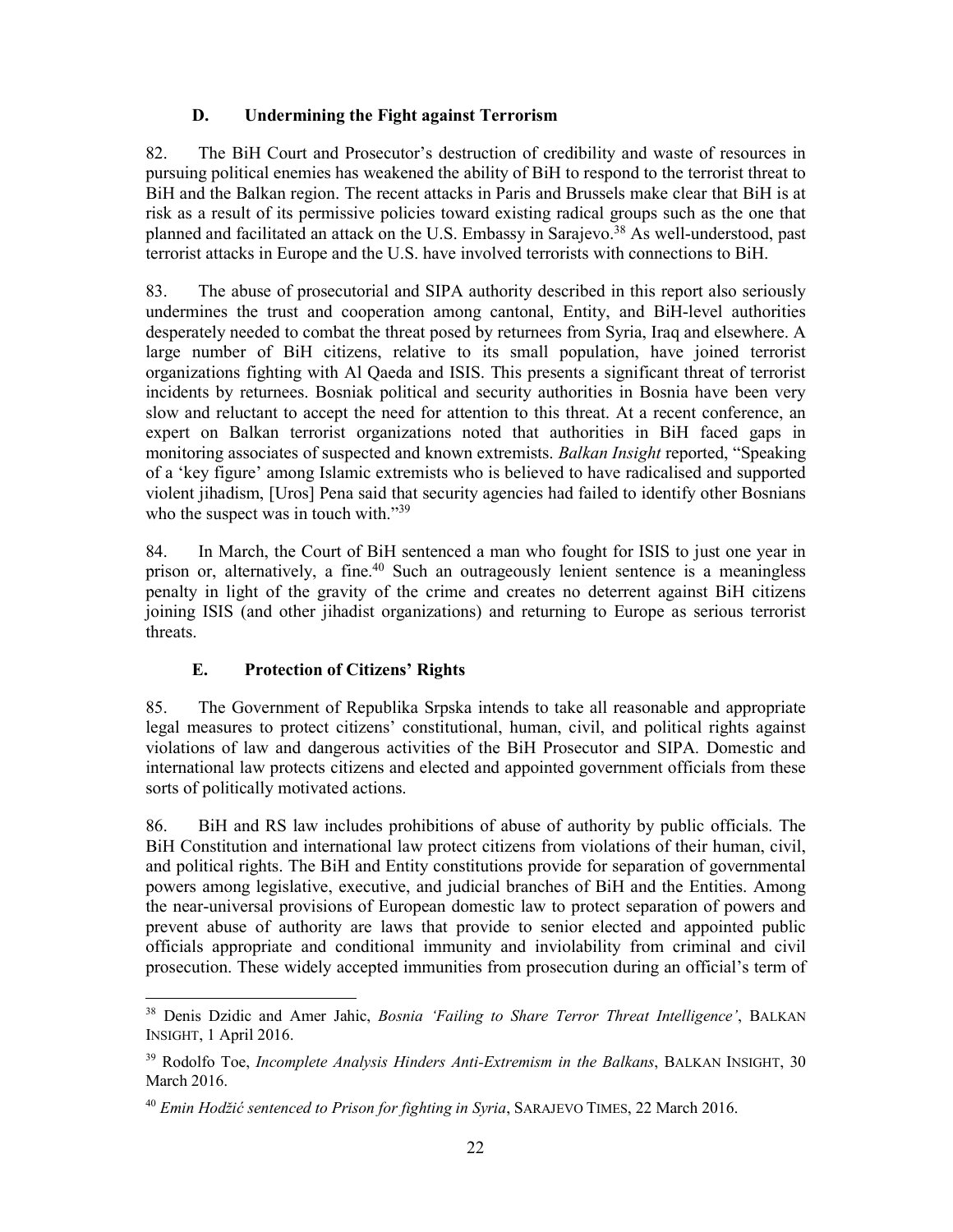office prevent politically motivated abuses of the criminal justice system such as those described above. Decrees by High Representative Paddy Ashdown drastically diminished such immunities in BiH and the Entities, such that they contrast sharply with the law and practice throughout Europe.41 This has contributed to the ability of the BiH Prosecutor and SIPA to abuse prosecutorial powers for political reasons, seriously threatening the integrity of BiH and Entity institutions in violation of constitutional principles of separation of powers and rule of law.

## **F. Prohibition of Interference in Domestic Affairs by Foreign States**

87. International law and practice, including resolutions of the United Nations General Assembly, the United Nations Charter, and the Vienna Convention on Diplomatic Relations prohibit interference by embassies and diplomatic officials in the internal affairs of their host states. It appears that these widely accepted legal provisions have been violated by those embassies in Sarajevo known to have had involvement related to the actions of the BiH Prosecutor described in this report.

## **IV. Conclusion**

88. As the RS Government works to improve the economic condition of its citizens and works toward EU integration, it asks members of the international community to respect the Dayton Accords and support local reform initiatives in BiH. An important way the international community can support reform in BiH is by closing the OHR, which has an unfortunate history of abusing the rule of law and interfering unlawfully in the internal affairs of BiH, stifling its development. The RS has continued to implement important economic reforms and to align its laws with EU *acquis*. Though the RS is also supporting reforms at the BiH level, progress has been slow because of deep political divisions at the BiH level and due particularly top obstruction by Bosniak parties. Dysfunction at the BiH level is among the reasons why it is essential to preserve BiH's decentralized constitutional structure, which enables the RS's functional governance and program of economic reform. The BiH-level judicial and prosecutorial system is in great need of change in order to meet European standards and preserve the rule of law; however, its institutions are fighting the necessary reforms and increasing their abuse of authority for political purposes.

89. BiH, though burdened with deep political divisions like so many countries, has been peaceful and secure for many years; there is no security threat that could possibly justify the Security Council acting under Chapter VII of the UN Charter. The Security Council should thus end the application of Chapter VII measures. Failure to do so is unnecessarily detrimental to BiH's progress.

 <sup>41</sup> For an examination of European law and practice, see Tilman Hoppe, *Public Corruption: Limiting Criminal Immunity of Legislative, Executive and Judicial Officials in Europe*, VIENNA JOURNAL ON INTERNATIONAL CONSTITUTIONAL LAW, Apr. 2011, at 538.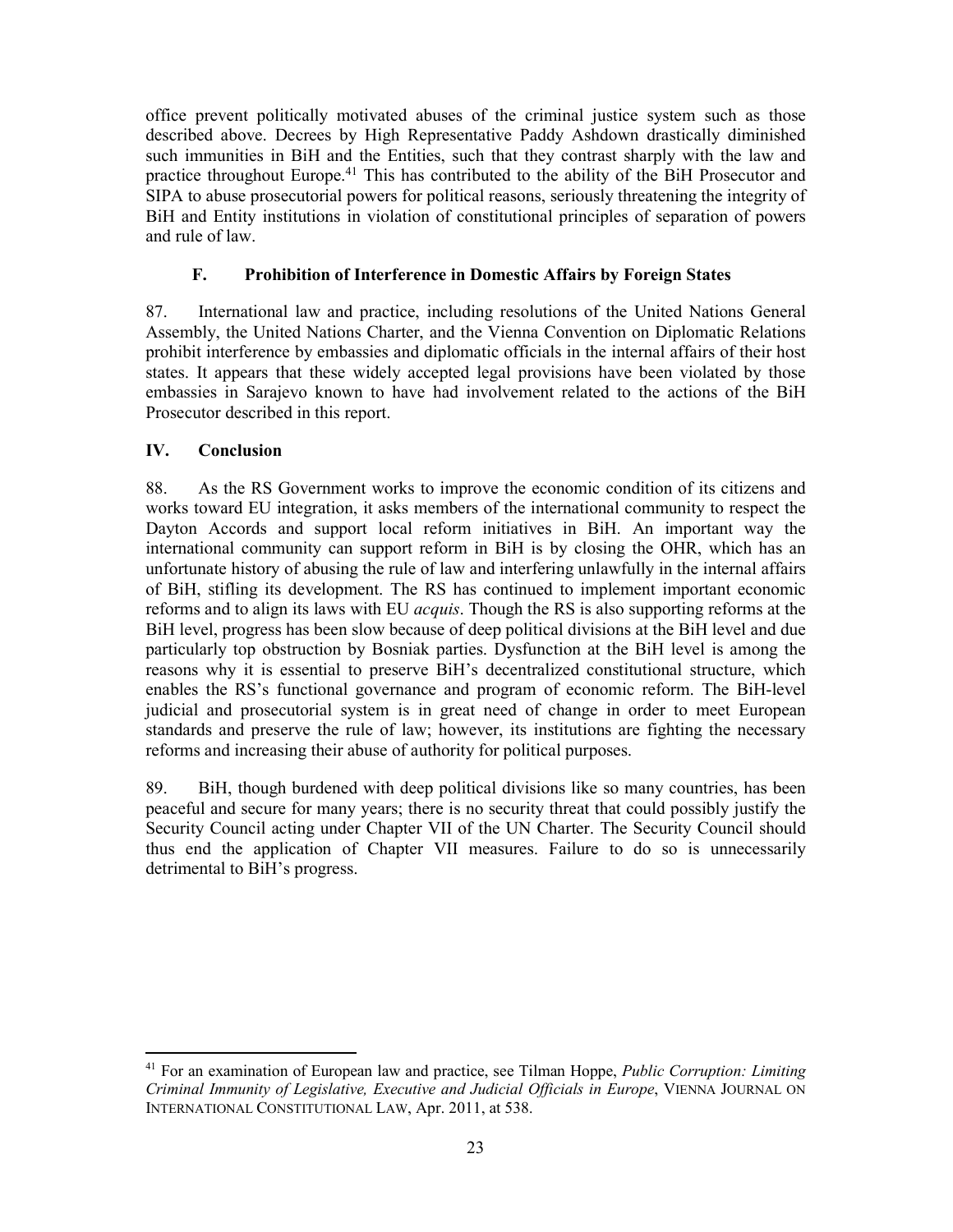## **Attachment -- Joint Declaration of Political Leaders of Republika Srpska on the Decision of the BiH Constitutional Court of 26 November 2015**

Expressing the RS commitment for a consistent observance of the GFPA, which acknowledges and guarantees the constitutional position of the RS as one of the two entities BiH is composed of;

Starting from the fact that the international sovereignty of BiH was established by the GFPA based on the institutional will expressed by the two entities and a political agreement reached by the representatives of the three constituent peoples;

Rejecting any attempt to call in question the RS and its subjectivity and sovereignty;

Noting the damaging consequences and effects produced by the Decision of the BiH Constitutional Court of 26 November 2015 with regard to peace, stability and trust in BiH;

Given the fact that the RS was promulgated on 9 January 1992 by the Assembly of the Serb People in BiH, before the armed conflicts in BiH, and that the RS, as such, did participate in the peace conference in Dayton and signed the Annexes to the Agreement as a party thereto;

Having regard to the fact that the Day of the Republic of Srpska, 9 January, is a legal holiday of the RS, which is further reiterated by the Venice Commission in its opinion of 14 October 2010 produced at the request of the BiH Constitutional Court;

We, the undersigned, with regard to the abolition of certain provisions of the RS Holidays Act, hereby adopt the following:

## **DECLARATION**

- 1. The Decision of the BiH Constitutional Court of 26 November 2015, whereby certain provisions of the RS Holidays Act are found incompatible with the BiH Constitution is an unacceptable act, the aim of which is to deny the legality and legitimacy of the RS and the constitutional organisation of BiH established by the Dayton Peace Agreement and as such cannot be implemented because it is imposed; hence, we demand that the BiH Constitutional Court annuls this Decision;
- 2. The Decision was rendered under the influence of international judges, which demonstrates that the Constitutional Court is not autonomous and independent in its work; hence, we reject any interference of international judges in the Court's adjudication process, including the pressure exerted by the international representatives to implement this Decision;
- 3. We support the RSNA Declaration No. 02/1-021-457/15 of 17 April 2015 with regard to the application No.U-3/13 filed with the BiH Constitutional Court to evaluate the constitutionality of the RS Holidays Act;
- 4. The Decision of the Constitutional Court of 26 November serves the attempts to review historical events leading to the establishment of the RS on 9 January 1992, which is absolutely unacceptable;
- 5. We call on the RSNA to reject any future decision of the BiH Constitutional Court that intervene in the status issues of the RS that is rendered by outvoting;
- 6. The RS will continue to celebrate the Day of the Republic on 9 January in accordance with the RS Holidays Act, which contains no elements of discrimination whatsoever, does not jeopardise any ethnic or religious identity or equality of any of the three constituent peoples, and is fully compliant with universal values and European acquis;
- 7. We demand that the BiH Parliamentary Assembly, within 120 days, enact a bill on the BiH Constitutional Court, which would specify that decisions are rendered only when at least one judge from all constituent peoples and both entities vote. Under this Bill, the BiH Constitutional Court will not have any foreign judges;